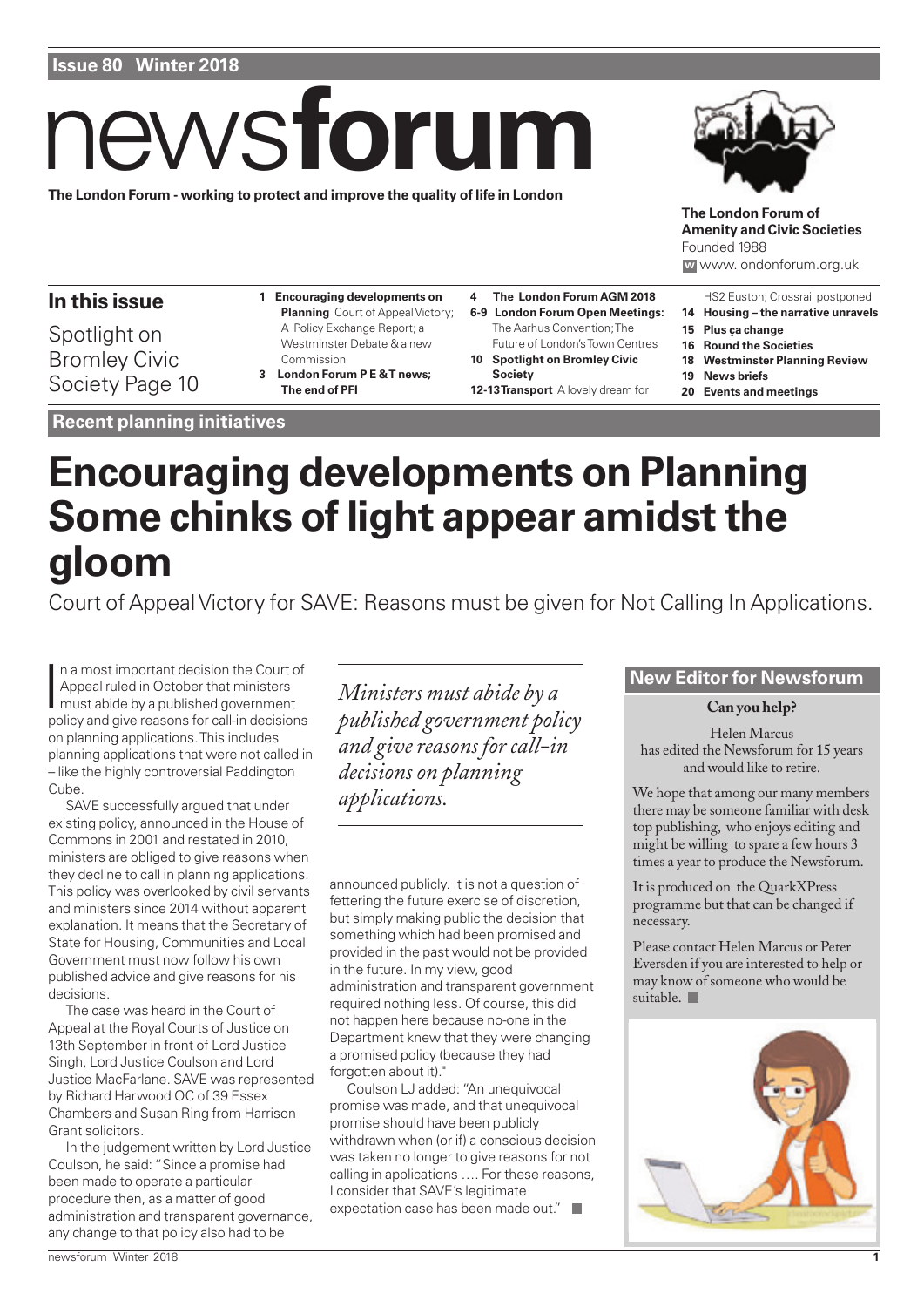# **Beauty for the Built Environment**

A Westminster Debate; a Report "Building More, Building Beautiful" endorsed by Secretary of State for Housing Rt. Hon. James Brokenshire MP; a new Commission to "tackle the challenge of poor quality design and build of homes and places"; council borrowing cap on house building removed. Does all this provide some encouragement for the future? Or will it amount to nothing more than 'motherhood and apple pie'?

**ANEXA ANGLE THE POLICY EXCHANGE PROPERTY AND REPORT AND REPORT OF A SEX ANGLE THE POLICY BEAUTIFUL ASSESS**<br>
Beautiful: How design and style can Exchange, Building More, Building unlock the housing crisis, with a foreword from Secretary of State for Housing Rt Hon James Brokenshire MP, was the basis of an October Westminster Hall Debate on Beauty and the Built Environment led by John Hayes MP, Conservative, South Holland and The Deepings. He proposed the motion that 'That this House has considered beauty and the built environment'. The Debate, was attended by several ministers including the new Minister of State for Housing, Communities and Local Government, Kit Malthouse.

#### **Mr. Hayes made three demands**

- that every local authority has obligatory local design guides with site-specific design appraisals for regenerative opportunities, so that they have to build in a style that is suitable and appropriate to its particular locale.
- a black list of blight should be drawn up which would allow us to demolish many more buildings of that kind;
- to protect urban green spaces and playing fields.

Mr Hayes quoted from the Policy Exchange Report that "most people do not want to live in glass-covered high-rises or sprawling concrete estates. They want homes that are built in traditional styles, such as Georgian and Victorian-style terraced housing, and tree-lined streets."

John Howell (Conservative, Henley), pointed out the lack of environmental infrastructure in the development of new housing estates. The scale of the housing problem means that concerns about style are dismissed as indulgent or even irrelevant. "Aren't there more important things to worry about?", we hear people say. The focus of housing policy has been on quantity rather than quality with a "competition across the political spectrum to build the most houses the most quickly by stacking them high and selling them cheap, regardless of their quality or what

they look like. That is not good enough. It short-changes our countrymen and the generations to come. People now very often look on development with despair. Frankly, that is the result of successive Governments and local authorities of all

*The focus of housing policy has been on quantity rather than quality ... stacking them high and selling them cheap.That is not good enough.*

**John Hayes MP,**

political persuasions"

Jim Cunningham (Labour, Coventry South) pointed out that the Parker Morris standards for social housing are all gone now. "Even in the private sector, we very often see houses that are nothing better than boxes".

#### **Minister of State's commitments**

Kit Malthouse Minister of State, who is currently producing the guidance to the NPPF, made some important commitments. "Critically, we want to build the conservation areas of the future. That is a challenge I have put to the housing development community in a number of forums over the past three or four months that I have been in this job." New homes and public buildings need to fit in, in the broadest sense of the term. "We are therefore supporting high-quality, highdensity housing such as mansion blocks, mews houses and terraced streets, typical of the English urban townscape and rural context", and in particular, the garden square.

Mr. Malthouse recalled Sir Ebenezer Howard's vision of garden cities more than a century ago. "We are renewing that idea for the 21st century". It is a chance to aspire beyond identikit housing and town centres that look like everywhere and nowhere, and set out clear expectations for high-quality place making across our country, not only building homes but neighbourhoods. "We are running workshops for councillors, to help them to understand and to support their role in ensuring beauty in the built environment". "I always stress how design matters at every level, from planning to community acceptability: build beautifully and get permission, build beautifully and sell more houses, and build beautifully and communities will actually welcome developers, rather than drive them out of town at the tip of a pitchfork."

He believed that small and medium-sized enterprises, from self-build to the refurbishment of historic buildings, are part of the key to the challenge and is directing the home building fund towards them.

He said he is aware of the campaign by London First and other developers to relax the protections for the London views and has asked his team to update him. "So far they remain in the draft London Plan. We shall see where that plan lands."

John Hayes rounded off the debate with a call to the Minister to make the ambition of 100 new parks come to life and prohibit development on the green spaces. He asked the Minister if he would do the three things had outlined?

The Debate ended by agreeing That this House **has** considered beauty and the built environment.

#### **A new Commission**

The Policy Exchange report was co-authored by the philosopher Sir Roger Scruton and former Labour Mayor of Newham Sir Robin Wales. It reiterates many things that London Forum has been saying and particularly emphasises the importance of proper consultation with local residents. It calls for a new designation of 'Special Areas of Residential Character' to give residents confidence that new developments will be in keeping with existing look and style.

It has now been announced that the minister, James Brokenshire, has appointed Scruton to chair a new Commission, 'Building Better, Building Beautiful' to promote better quality in the design of homes and new communities. Many interested parties are concerned whether the commission will ask the right questions, and both the press and the professions have queried the chair's suitability to lead such a review, only time will tell.

#### **Council house borrowing cap removed**

Further good news came in October when the government announced that the Housing Revenue Account borrowing cap for council house building will be removed enabling councils to deliver the council housing needed by their communities. Councils in areas of high affordability pressure have already been invited to bid for a share of £1 billion extra borrowing. All these reports can be found on the web by typing in their titles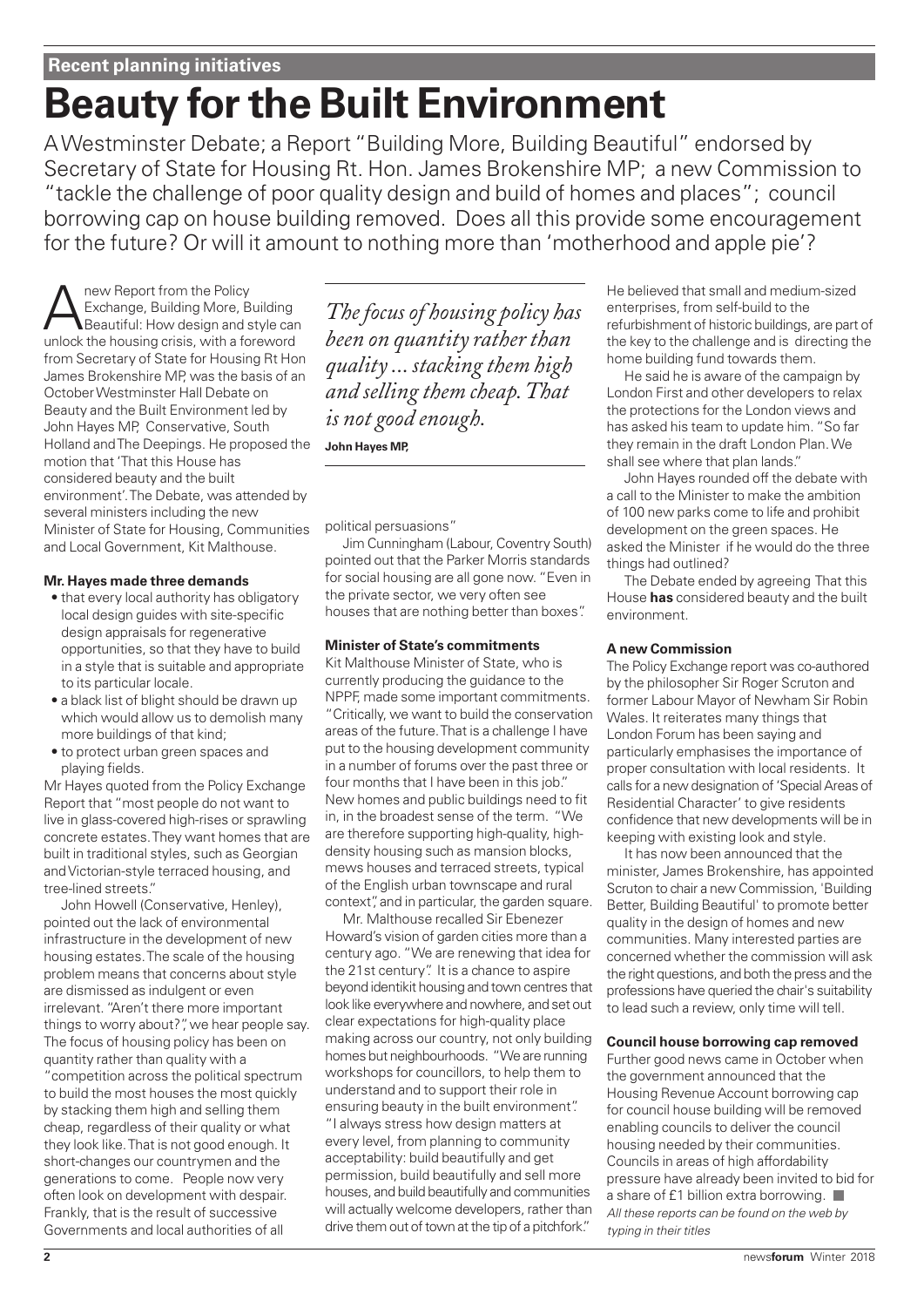# **London Forum P E & T Committee**

**John Myers** reports

#### **The end of the Private Finance Initiative (PFI)**

Described by Jonathan Ford in the Financial Times as "the very midsummer of financial lunacy", the chancellor, Philip Hammond, announced the cancellation of PFI in last month's Budget.

Since its invention in the early 1990s, ministers have handed out contracts to private entities to build and operate public facilities, from soldiers' barracks to hospitals, on the basis of the oft-repeated mantra 'value for money'. "The case for PFI was always a polite fiction" with no evidence that it is really that much more efficient than public sector building. These contracts have hobbled public finances with Government departments tied into long-term financial commitments, often at more than twice the going rate - 7-8 per cent returns against the 3-4 per cent cost of government debt - sacrificing operational and financial flexibility and with no possibility of redeploying assets or withdrawing them from use. The truth is that "billions [were] frittered away" "simply to window-dress the public finances" by keeping a tenth of annual capital spending off the nation's official balance sheet. Ministers overpaid for infrastructure while risk was left with government. who have to keep services going in the case of the private contractor failing.

Criticised by many over the years, the latest National Audit Office report this year noted that the full lifecycle costs of schools built using PFI were 40 per cent more expensive, and hospitals 60 per cent more than the public sector alternative. Now at last the Chancellor has acted.

This article is based on a comment in the FT 5 November 2018, by Jonathan Ford, a former investment banker at Morgan Grenfell, now FT City editor

The Committee sent in a response<br>consultation on the Congestion ch<br>The Committee believes that a ful<br>review of the regime is needed, to take he Committee sent in a response to the consultation on the Congestion charge. The Committee believes that a full account of recent developments, and that a move over time to a more modern road pricing system might be appropriate. The Committee noted the Campaign for Better Transport's work on the matter and endorsed Andrew Bosi's draft response to the consultation about who would pay for the Transport for London (TfL) of the future and the draft he compiled on the Mayor's Sports Strategy.

As we go to press the Barking/Gospel Oak line improvements were still not running. TfL were proposing in the longer term to take the service to Ealing Broadway from the District Line and make it a branch of the Piccadilly Line.The cost of reinstating a rail service to Croxley Green was escalating, and the idea was likely to be dropped, despite the benefits it would have for freight; being in Hertfordshire it was not among the Mayor's priorities.

Peter Eversden reported the Forum's concerns on the Cycle-superhighway 9 (Chiswick) at a meeting of the London Society. It is subject to change following rejection by local residents and businesses. CS11 (Regent's Park) had a Judicial Review bid by Westminster City Council. CS4 (Tower Bridge to Greenwich) is thought to be going ahead.

#### **Planning matters**

The Committee agreed that the epidemic of pseudo-telephone kiosks that were in reality advertising hoardings must be addressed. The Planning Inspectorate has a large backlog of appeals against refusals by local authorities.

The Committee noted that the Mayor recently had two of his three contentions upheld against McCarthy & Stone. Mr Eversden had been engaged in the public inquiry about the Chiswick Curve, where the GLA had supported the appellant. The Mayor over-ruled LB Hounslow's decision to refuse development on the nearby ex-Citreon site.

On tall buildings, it is becoming clear that a proper analysis of the impact of tall buildings should give priority to their impact on communities over their impact on inanimate objects.

#### **Open government**

On open government, there were worrying signs that the advances of the past couple of decades were being reversed. For instance, Westminster was becoming much more hesitant about publishing details of consultees.

#### **Survey of London Forum members**

The committee noted the survey of members to be presented for discussion at the AGM.

#### **Mayor and GLA**

Michael Bach and Peter Eversden met James Murray to convey the Forum's views on density and on the failure of the Mayor to implement his aspirations for 50% affordable housing in actual decisions, for example on construction above Tube stations.

The Forum has been invited to participate in the Examination in Public of the draft new London Plan. Mr Bach and Mr Eversden have devoted substantial amounts of time in preparation.

The Committee invited Nicholas Boys-Smith and Yolande Andon (formerly Barnes) to speak on questions of design at the Open Meeting on 28th November.

### **Stephen Plowden**

Stephen Plowden, who has died aged 85, was an internationally respected consultant and academic chiefly known for his work as a pioneer of safe and sustainable transport.

He was a founding member of the London Amenity and Transport Association (LATA), which brought together over 70 local societies in opposition to the Ringway plans in the 1970s. Together with LATA chairman Michael Thomson, they demonstrated the complete technical inadequacy of the proposals at a public inquiry under Frank Layfield. LATA later merged with the London Forum.

He became a leading critic of poor governance in Britain. He challenged the orthodoxy of the 1960s and 70s that transport planning should provide for unfettered car travel, and was a key figure in fighting unneeded and unhelpful developments such as the planned redevelopment of Covent Garden in 1974 and the HS2 rail link, which he viewed as a wasteful and pernicious project.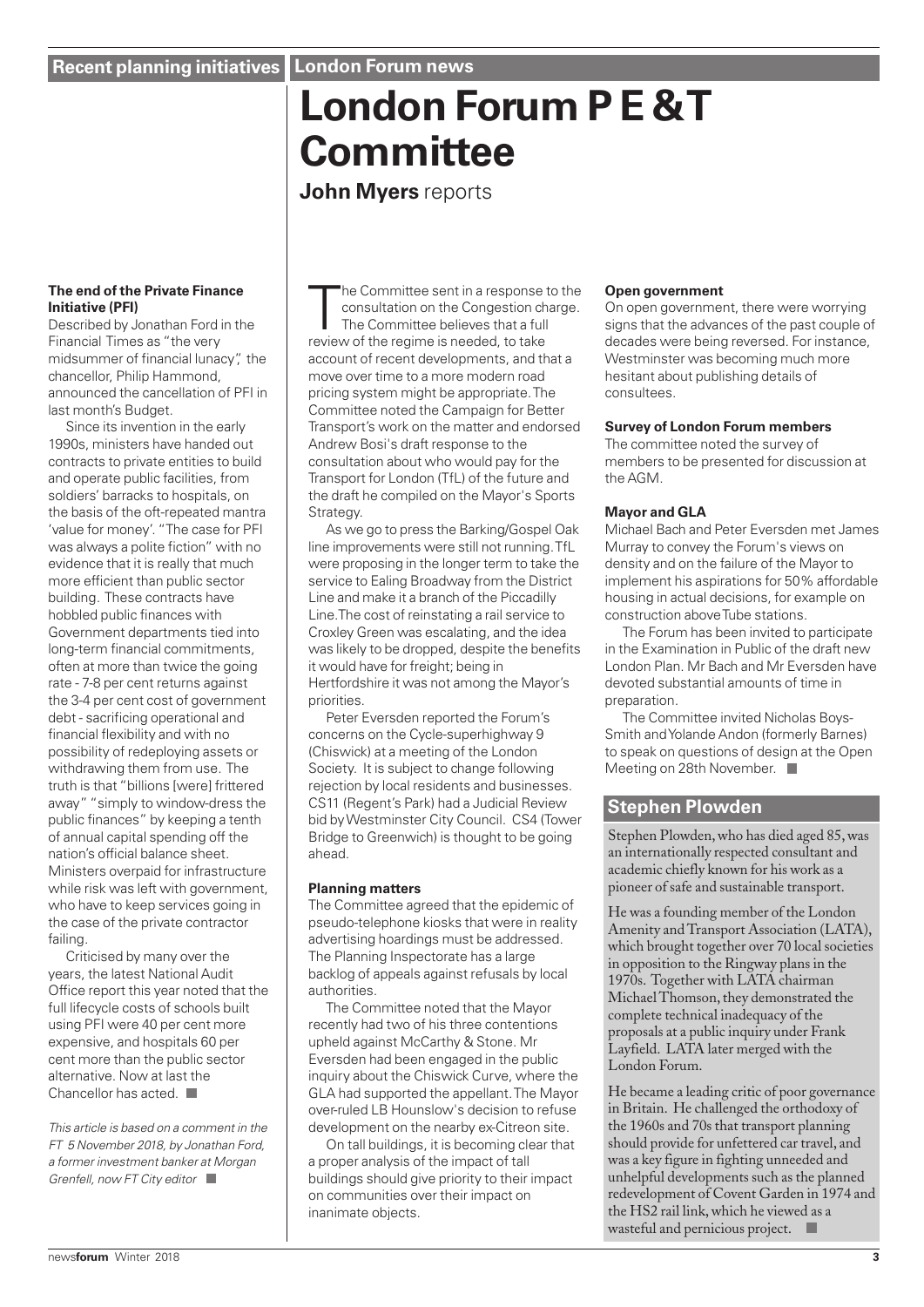# **The London Forum Annual General Meeting**

Minutes of the 2018 AGM of the London Forum Of Amenity And Civic Societies - held 6.30pm, 31st October 2018, at 77 Cowcross Street, London EC1 **Peter Pickering** reports

Present: Peter Eversden (Chairman), and<br>representatives of the Amwell Society,<br>Barnet Residents Association, Barnet<br>Society, Bockenbarn Society, Bodford Park representatives of the Amwell Society, Barnet Residents Association, Barnet Society, Beckenham Society, Bedford Park Society, Brixton Society, Camden Civic Society, City Heritage Society, Clapham Society, Dulwich Society, Ealing Civic Society, Finchley Society, Friends of Greenwich Park, Hammersmith Society, Highbury Community Association, Highgate Society, Islington Society, Kensington Society, Kew Society, Knightsbridge Association, Ladywell Society, Penge Forum, Pinner Association, Putney Society, Regents Network, Stamford Brook Residents Association, Sydenham Society, Thorney Island Society, Wimbledon Society and Sam Dunkley (individual member).

**Apologies for absence** Balham Society, Brentford Community Council, Bromley Civic Society, Enfield Society, Fulham Society, Highbury Fields Association, Isleworth Society, New Barnet Community Association, Positive Plumstead, Southgate District Civic Trust, Stamford Brook Residents Association, Seven Dials Trust, Streatham Society, Wandsworth Society, Westcombe Society, Marion Harvey (Vice-President), Judy Hillman (Vice-President), Helen Marcus (News Forum editor), and Peter Makower

#### **1. Minutes of the AGM 12th October 2017.**

The Minutes of the 2017 AGM had been circulated in News Forum. The Chairman asked for any comments. In the absence of comments he proposed the acceptance of the Minutes. They were agreed, nem con.

#### **2. Chairman's report.**

The Chairman thanked his fellow Committee members and recorded the Forum's appreciation of Alan Baxter and his staff in the provision of office and meeting space, facilities and valuable networking opportunities with so many other organisations in their building and for their interest and support for the Forum's work. This was the Forum's thirtieth AGM and the first which Marion Harvey, the founderchairman, had not attended. Two trustees, Derek Chandler and David Lewis, had died; Bill Tyler had retired from being a vice-President; Tony Allen (Treasurer for many years) and Helen Marcus were standing down from the Committee. The Chairman mentioned particularly Tony's guidance in matters of governance and Helen's

exemplary production of News Forum three times every year.

The Executive Committee was strengthened by the election in 2017 of Andrew Bosi of the Islington Society, and John Myers of the Camden Civic Society who took over the role of Honorary Secretary following Derek Chandler's death. Two other people volunteered to join the executive committee, were co-opted by the trustees and were seeking election. They were Oliver Bennett of the Wimbledon Society and Paul Thornton of the Amwell Society. Paul became Membership Secretary and improved subscription collection and communication admirably.

The Review of the Year in the Annual Report summarised the work and achievements of members of the London Forum's team; there had been more detail in News Forum over the year; he hoped member societies circulated it widely using the pdf rather than the paper version saved the Forum costs. A new editor for News Forum was required, though Helen Marcus had volunteered to compile News Forum for the time being. Besides the Annual Report and News Forum there were regular ebulletins; much useful material on the Forum's website, especially the 'New Updates' pages; and the Chairman's postings on Twitter.

The Forum had continued engagement with the Mayor's senior officers and with the Assembly committees and responded to consultations. All Londoners were faced with more changes in the planning regime, with a new National Planning Policy Framework and a draft replacement London Plan. There were more proposals by Government to be introduced or consulted upon and it continued its damaging permitted development policies, reducing the ability of London Councils and citizens to influence how development is carried out. The Forum continued to oppose tall buildings in the wrong places.

The draft New London Plan had many changes from previous versions; the main ones being a much higher housing target, densification of the suburbs, the removal of the density matrix and more emphasis on design as a decision criterion. That was perhaps a subjective assessment but had been used by some Planning Inspectors as grounds for rejecting developers' appeals. There would shortly be an open meeting on design, exploring how to avoid harm to neighbourhoods in the face of intensification of land use. It was important to produce delivery of homes people could afford without harming localities and with all the required infrastructure and public transport in place. The Examination in Public of the draft New London Plan would run through the first four months of 2019 and required attendance by the Forum team and much written input.

#### **3. Approval of Annual Report and Accounts for 2017/18:**

The Chairman said that the Treasurer was not able to be present; if there were any questions on the accounts he would try to answer them, or refer them to the Treasurer for a response. The Forum's financial position was healthy, with a small surplus and there was no need for a subscription increase. There were no questions. Mr Wood (Beckenham Society) proposed and Mr Luscombe (City Heritage Society) seconded the approval of the Annual Report and Accounts for 2017/18); the motion was passed nem con.

#### **4.Appointment of Honorary Independent Examiner:**

Mr Egan was willing to continue, and this was agreed.

#### **5. Election of Trustees:**

Michael Hammerson and Peter Eversden were retiring by rotation and were willing to continue. Oliver Bennett and Paul Thornton had been co-opted during the year and were now standing for election. Ian McInnes of the Dulwich Society and Stephen Speak of the Kew Society had also offered to serve. All had been validly nominated. A motion to elect the five candidates en bloc was proposed by Ruth Boff (Pinner Association) and seconded by Carol Seymour-Newton (Knightsbridge Association). They were elected nem con. The Chairman appealed to member societies to continue to consider people who could be nominated to both London Forum's Executive Committee and for its committee dealing with planning, housing, environment and transport.

#### **6. Other Business:**

i) Andrew Bosi asked to be provided with evidence relevant to Transport for London's proposals for cuts to bus services.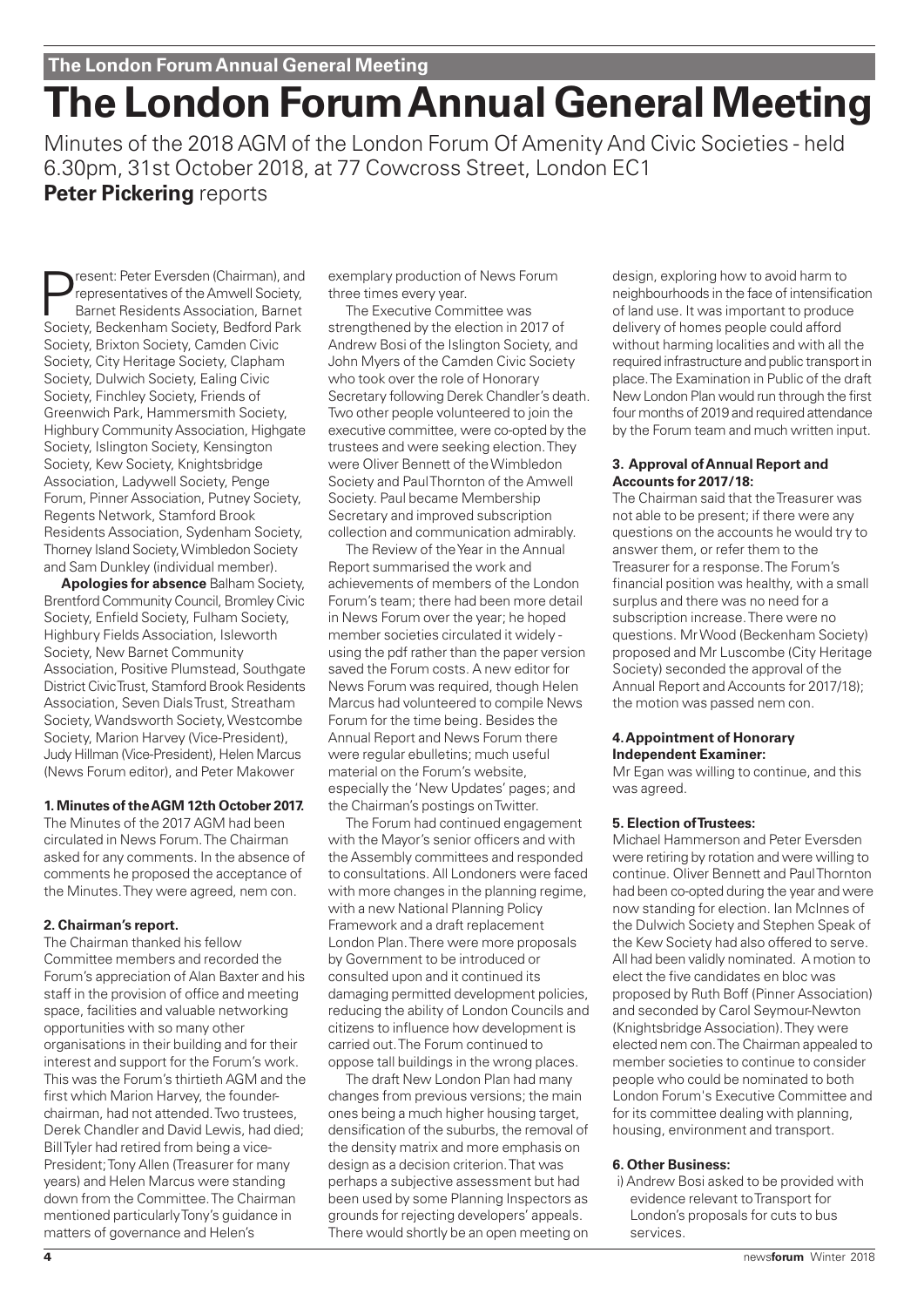**The London Forum Annual General Meeting** 

# **AGM discussion: the Survey of Members**

- ii) Tom Ball said the the Forum had been neglecting its individual members in recent years and that it should put more effort into recruiting and retaining them. Another speaker supported this plea. Paul Thornton said that he had hitherto concentrated on the membership of societies, but had no intention of disfranchising individuals, and would soon turn his attention to this category.
- iii) Robert Gurd (Ealing Civic Society) said that the last time the London Plan was revised his and other societies had put much effort into commenting without much sign that their comments were taken into account, and their participation in the Examination-in-Public was rather a waste of time. The Chairman said that the London Forum had a high profile in these proceedings and had achieved many alterations to draft London Plan versions in the past. The Forum welcomed support and participation from member societies. If there were matters about which a society felt strongly it should draw them to the attention of the Forum team.
- iv) The Chairman asked if anyone present was unhappy with the Forum's use for communicating with them the data they gave when they signed in. No-one was.

#### **Discussion of the Survey of Members**

Following the business of the AGM the Chairman led a discussion of the results of the Survey of Members conducted in June 2018; he was gratified that the response rate had been over 50% and at the enthusiasm expressed for News Forum. A summary of responses had been circulated in advance of the AGM. The survey questions were taken in order:

#### **1. Importance of the objects of the Forum**

Most of respondents considered all of the objects to be important or very important; high standards of planning and conservation seemed to be the most popular.

In discussion Tom Ball (Thorney Island Society) emphasised the need to 'spread the word', and regretted the apparent demise of the Media Awards scheme. The Chairman explained that falling interest among members, shown by reducing entries, had led to the decision to discontinue the scheme. Robert Gurd (Ealing Civic Society) suggested that it should be tried again.

Concern was expressed at the average

age of members of civic societies. Working with schools on, for instance, 'designing and making', could increase awareness among parents as well as children. It was clear from the experience of the Bedford Park Society and others that people of working age were concerned with the same issues as traditional civic societies, but through social media and informal networking. The challenge was to harness this concern, while recognising that it was unlikely to be manifested in becoming active in societies, although it might be possible to excite their interest in individual projects.

#### **2. Helpfulness of the Forum's activities**

on a London-wide basis to advance members' interests. Each of the choices was widely supported. A suggestion was made in discussion that the Forum should instigate petitions through 38º.

#### **3. What more London Forum could do**

to support the activities or advance the key interests of member societies. The Forum already covers most of the things that members would want. Responses mentioned in particular protecting green spaces, open spaces, parks and common areas; information on what other societies were doing and their success stories; and protecting historic lines of sight. There were requests for Open Meetings on different days and at different times.

In discussion members expressed concern at additions made to planning permissions after approval - "developers bamboozle planning authorities". Tom Ball said that the Thorney Island Society was strongly opposed to the large memorial planned for Victoria Tower Gardens. Sam Dunkley (individual member), supported by others, pressed the Forum to campaign more strongly against the speculative developments that remained empty while disfiguring parts of inner London. Hans Haenlein (Hammersmith Society) said that the new professor of economics at UCL could be invited to speak at an open meeting.

#### **4. Informing and supporting members.**

There was widespread support for all four options, (Updates on legal and planning developments; Briefings on key issues; Provide access to expertise; Escalate issues to various levels of government on members' behalf), with slightly less for

'providing expertise'.

The discussion centred on Neighbourhood Plans (of which there were few in London), the problems encountered by neighbourhoods which sought them, and other ways of getting local concerns and ideas into boroughs' plans (e.g.planning briefs, charettes, etc.)

#### **5. How the Forum could better inform and support member societies**.

There was a range of interesting requests, including a monthly newsletter and help with insurance coverage. In discussion the Chairman emphasised the value of his Twitter feed, and emphasised the need for the secretaries, etc., of societies to inform their own members.

#### **6. Which communications channels work best for member societies**.

Of the alternatives offered (Open meetings; Forum website; NewsForum; Twitter; Email updates; Direct communication with other members) NewsForum and email updates were found most useful, although there was widespread support for all channels except Twitter, with which fewer members are engaged.

The Chairman noted the apparent dislike of Twitter; he said that it was a very important channel to those outside the Forum's membership; it was not necessary to participate in tweeting - just reading tweets was a good way of keeping informed about what was going on and other people's opinions. Robert Arguile said that the Putney Society had a particular member who was active on Twitter, and had more followers than the society had members; Twitter was read by commercial organisations, who could be moved to reply to comments in tweets. Diane Burridge asked societies to let her know directly of important matters, and not leave her to pick them up from newsletters.

#### **7. What else the Forum could do for member societies.**

Suggestions included a message board : an an inquiry bureau for local urgent planning problems, putting similar member organisations in touch; and early information about consultations, encouraging members to respond.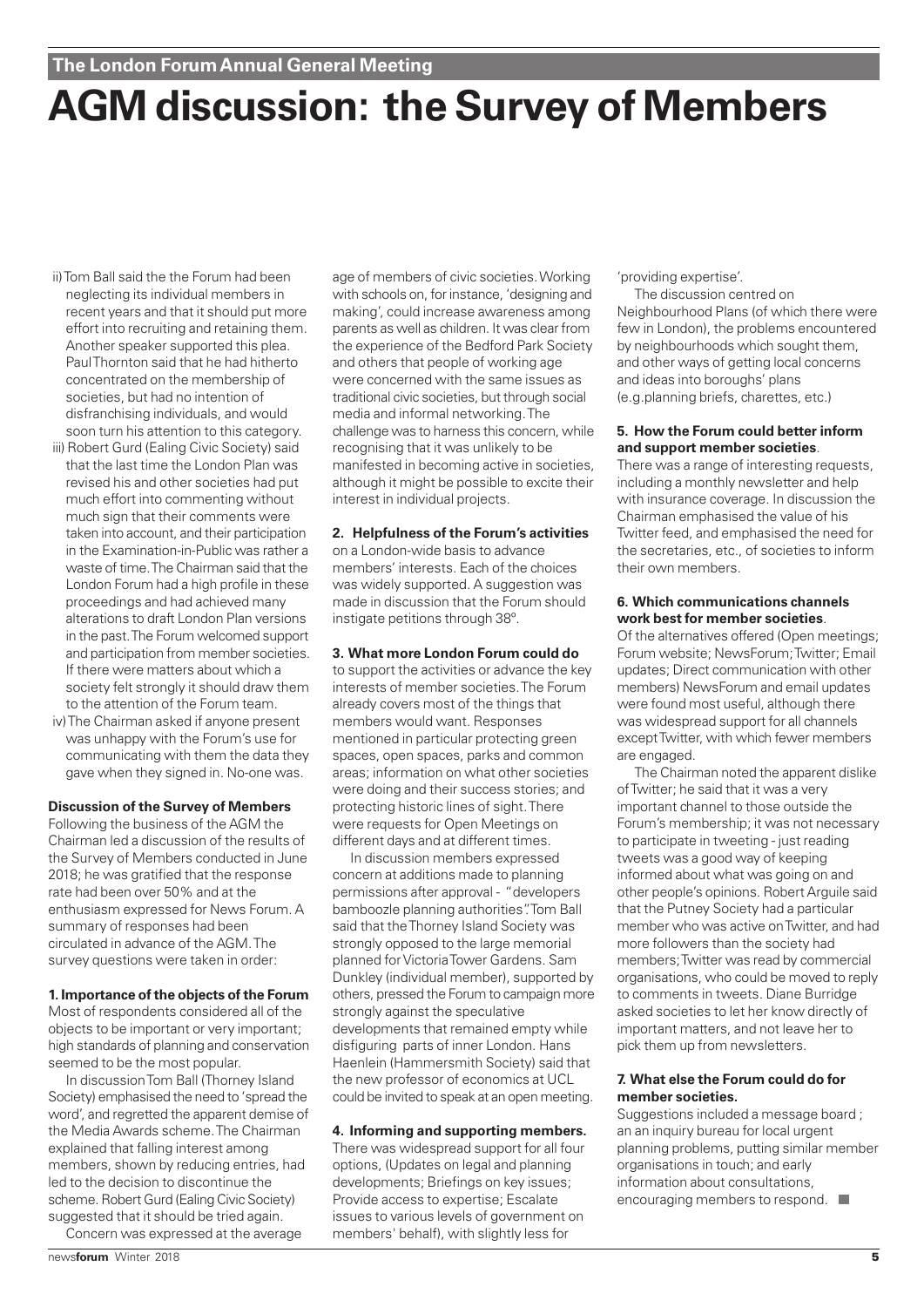# **The Aarhus Convention and the Raynsford Review; Community Engagement in Planning**

The guest speaker at London Forum's Open Meeting on July 3, 2018 was **Hugh Ellis**, head of policy at the **Town and Country Planning Association Peter Pickering** reports

Ichael Bach opened the meeting by giving some historic perspective, in particular as it affects people's right to have a say.

It took a crisis to bring about real change. The First World War led to council housing; the Second to the planning system; concern over the destruction of heritage to the Civic Amenities Act 1967 and concern about communities' need to have a say in their future to the 1968 Skeffington Report. Subsequently there had been incremental changes in rights of access to information. The Freedom of Information Act 2000 gave rights of access to information held by public authorities, obliging public authorities to publish certain information about their activities; and entitling members of the public to request information from public authorities. The Planning and Compulsory Purchase Act 2004 required local authorities to produce Statements of Community Involvement to explain to the public how they would be involved in the preparation of local development documents. 2018 was the 20th anniversary of the Aarhus Convention, which provided rights to have wide and easy access to environmental information, to have a chance to participate in the decision-making and legislative process and to have judicial or administrative recourse in case of violations.

The latest crisis was the Grenfell Tower disaster – not the choice of cladding, not post-disaster handling, but the long-term "neglect" of local residents excluded from any say in the future of their housing estates, let alone day-to-day management. This unleashed a demand for a total change in the culture of the local authority, how it governs, and how it engages its local communities in developing their own future, including co-design of any future plans for their estates. The need came to be recognised for a new 'social contract' or 'social covenant' in terms of the relationship between local authorities and their communities for a range of public services – including planning – citizens' rights and the need for genuine engagement.

In Kensington and Chelsea the post-Grenfell process involved restructuring management, changing the approach to governance/decision making, revising

priorities – all estate renewal is on hold and any proposals will be subject to working with residents – and increased opportunities for participation. In particular local people have been given the right to attend Council meetings and meetings of the Executive when key decisions are being considered, find out what key decisions are being considered, see reports and background papers, inspect the Council's accounts and make their views known to the external auditor, and to know how to contact councillors and council officers. They can speak at Committee meetings at the chairman's discretion, and can complain to the Council, the Ombudsman, the Monitoring Officer, the Data Commissioner and the Freedom of Information Commissioner. But still there are no Area Committees or Conservation Area Advisory Committees (though there is participation in Conservation Area Appraisals) and there is only a five-day window for consultation on Supplementary Planning Documents during which time a petition must be mounted and an alternative generated.

There was still a need for a fundamental change in style. In 2010 Local Plan proposals had minimal consultation, which was criticised by the Inspector. In the 2018 Review residents were still not engaged, local amenities being let to highest bidder – 'acting like a property developer masquerading as a local authority'. Though planning is relatively good, compared with other business groups, there is no published business plan for the Planning Department – no consultation on/ input to its content or priorities let alone new initiatives; no forum for public discussion of planning, let alone community engagement on an area or subject basis; and no real understanding of where we need to get to, let alone how to get there.

#### **Peter Eversden**

Hounslow Council's Unitary Development Plan of 1993 was not replaced until 2005, after a lot of pressure. The Inspector who inquired into the new plan was very positive as to the community participation, and since then there have been many planning documents, and there is a weekly list of delegated decisions, which can get called to Committee. There is a residents' forum, which can meet with cabinet members. Hounslow has been transformed.

#### **Hugh Ellis**

The TCPA sought a proper place for people in the planning system, and had initiated the Raynsford Review; its Interim Report appeared in May, and the final Report would appear in November. The Review was finding that the present planning regime was completely unfit for purpose, and almost amounted to simple 'land licensing'; he said that though the London regime was unsatisfactory it was better than that in the rest of the country (for instance, the Mayors of conurbations outside London did not have elected assemblies to oversee and scrutinise them). Permitted development, particularly that under which offices could be turned into residential with no control over space standards etc. or public participation, was a shameful abandonment to private profit of the public interest, and positively immoral. He and Mr Raynsford had travelled to other European countries; there were many in Northern Europe (e.g. Copenhagen and Berlin) which had much better systems than the English one; with proper planning in the public interest, and authorities with a wider vision and the necessary powers over infrastructure. The French 'Institute of Public Debate' might be a model to follow to improve public participation.

He had personal experience of the gagging of local councils through confidentiality agreements by the promoters of the High Speed 2 railway. The Aarhus convention was ignored. Inadequate resources went to local authority planning departments, and there was too little public awareness of the whole planning system and its purpose; it was indeed surprising that people were not more angry with what is going on. Local councillors on planning committees needed much more training; they had to judge when their officers' advice should be challenged, and not be frightened into believing that they must not have any discussions with the public or study any documents other than the officers' reports. In London they had to be prepared to stand up to some of the Mayor's diktats.

#### **The Raynsford Review**

This was likely to recommend sharing responsibility and giving the public much more rights, including that of appealing, in defined circumstances, against local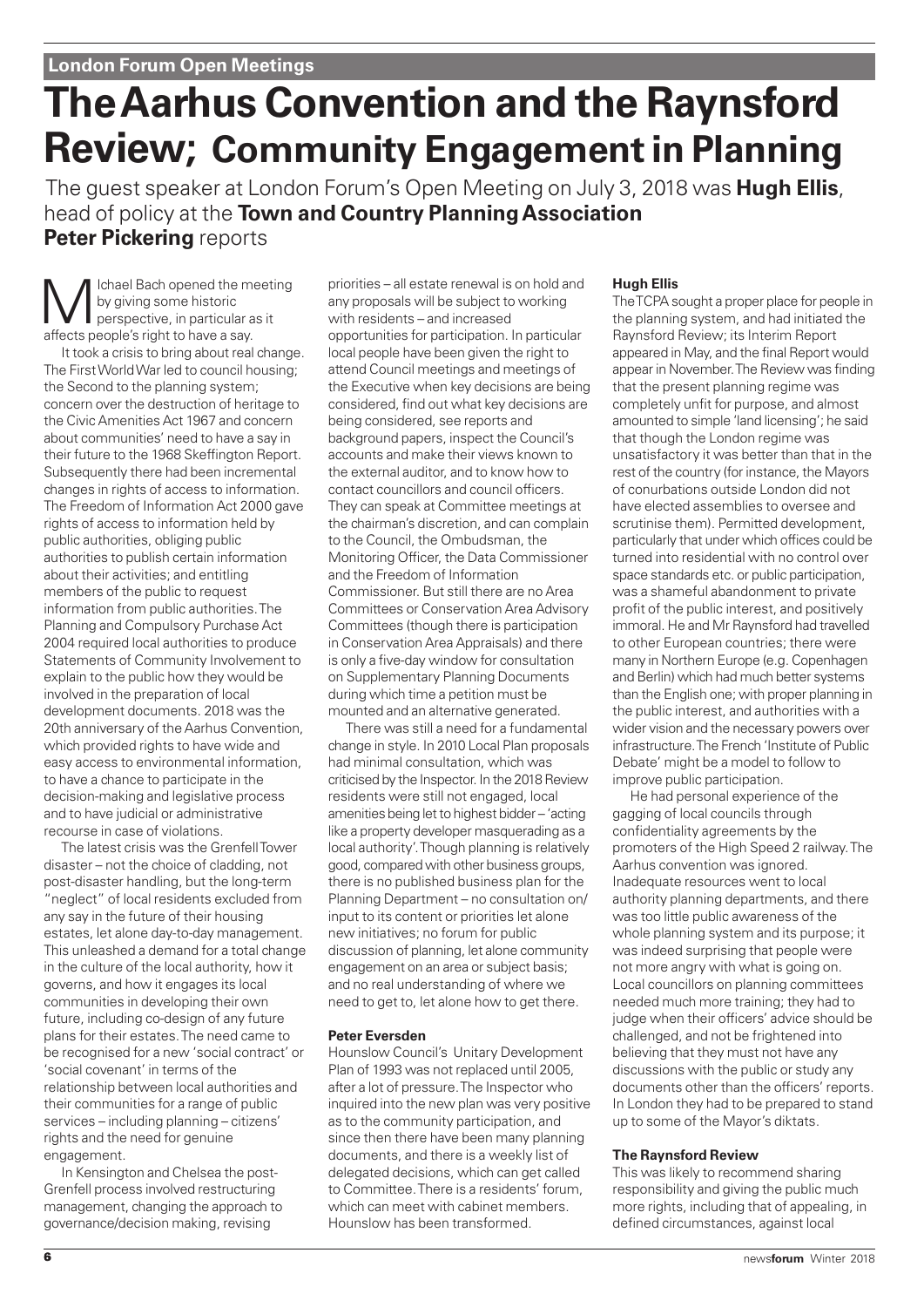authorities' decisions to grant a planning permission contrary to their development plan. The planning system needed to be recreated from the bottom up.

#### **Discussion**

The discussion revealed the high level of disquiet. Mr. Ellis agreed that there is bitter anger and disconnect between communities and the planning system.

Mr Bach said that people were regarded by the development industry as problematic, nimbys, selfish, and with no right to any involvement in the process. Peter Eversden said that developers are not delivering the type of housing which is needed – merely luxury homes for overseas buyers, not the affordable housing needed. Communities are locked out of preapplication discussions. Mr. Ellis agreed that the issue of developer involvement in Pre-application discussions, and the exclusion of communities from them, is a major one. At recent meetings with MPs, he had "never seen MPs so angry about housebuilders' conduct". They are currently too influential, but this is possibly their high water mark. The fact is that two out of five homes built are heavily subsidised – public subsidy is supporting it all. The lessons of deregulating planning are seen in southern Ireland, where a huge crash left 400,000 halfbuilt homes despoiling the countryside.

Andrew Bosi asked why is there not more power to purchase compulsorily houses that had been built. Mr Ellis saw value uplift as a difficulty.

The Putney Society were unhappy that existing housing estates were being handed over to private interests for regeneration; often with a reduction in space standards and amenity. The point was made that the volume house builders were of such importance to the national economy that their interests were bound to be given considerable weight by the Treasury.

The Charlton representatives said that public participation in planning in Greenwich was improving. New groups were springing up, with a consistent message, and social media were active; all this made the amenity society movement seem less élitist and nimbyish. Councillors were therefore better armed against developers. The national shortage of planning officers was a problem (as was the tendency for the Greater London Authority to poach staff from boroughs).

# **The Future of London's Town Centres**

Open Meeting 26th September 2018; Guest Speakers: **Rob McNicol** Principal Strategic Planner, GLA, and **Will French** of Save Ealing's Centre. **John Myers** reports

**M** London Forum Planning,<br>
Environment & Transport<br>
Committee, outlined the many change London Forum Planning, Committee, outlined the many changes since London Forum's last event on town centres some 5 years ago including the long-term recession; the growth of online shopping; closures of many shops, restaurants, post offices, pubs, libraries etc; increasing business rates and changes in planning system.

The All Party Parliamentary Group (APPG) on Town Centre Management was created in 2010 – it is the second largest APPG after the Beer Club! Many London Boroughs had a town centre manager and management team then but there are now far fewer resources for them. The National Planning Policy Framework (2012) and now 2018 "town centre first" approach" has been watered down, and made change of use, especially to housing, easier; Permitted Development Rights allow change of use without requiring planning consent. A growing number of areas have Business Improvement Districts (BIDs), developed and funded by business for business to pay for priorities defined by them. Few involve local residents.

Successive London Plans have been very pro-Town Centre but the draft new London Plan's support for for housing growth in Outer London could be seen as a further attack on business space.

Some London Borough Local Plans have an Area Action Plan which should involve public consultation and go through an examination. There is also scope for neighbourhood plans to focus on the town centre but these require a group of highly-committed people to drive the project, significant resources and staying power for what might be three years of hard work. Above all, it requires co-operation from the council, which is not always forthcoming.

#### **Rob McNicol Principal Strategic Planner, GLA**

Mr McNicol has responsibility for town centres within the London Plan team.

The London Plan states that London's town centres are central to the lives of Londoners (para 2.6.1). There is an increasing emphasis from the Mayor on

the social integration of London, and public realm is a crucial part of that. Town centres are important because of the social value that they bring. He noted the GLA's recent report on high streets.

Town centres over the years have absorbed change and new technologies. Town centres are resilient places. They continually change; sometimes dramatically, and sometimes gradually. They responded to the rise of the railways, and then of cars. We have seen historic market towns like Kingston become the metropolitan town centres of the 21st century. Enfield town centre had the world's first ATM, opened by Reg Varney.

#### **The role of the GLA**

The GLA is not responsible for planning individual town centres. That is the job of local planning authorities, who know their town centres. The GLA thinks about them in terms of a hierarchy and a network. The hierarchy sorts them into International, Metropolitan, Major, District and Neighbourhood town centres.

The GLA also looks at them spatially across London. The Metropolitan centres are often medieval market towns that have been around the longest.

The GLA looks at the health of town centres, including total occupied floor space, vacancy rates and other metrics. Mr McNichol showed slides with the number of listed buildings per town centre and employment estimates in Metropolitan centres. Employment has declined in Croydon town centre due to office to residential conversions but has otherwise been fairly stable.

The GLA expects an additional 1.2 to 1.6 million square metres of additional comparison goods floorspace to 2041, 75% of which in International, Major and Metropolitan centres. 60% of District centres are forecast to have surplus comparison goods floorspace. That floorspace could be used for other purposes. That takes into account the rise of internet shopping and the possible variance in economic growth. It is also predicated on the assumed population growth of London of 2 million to 2041,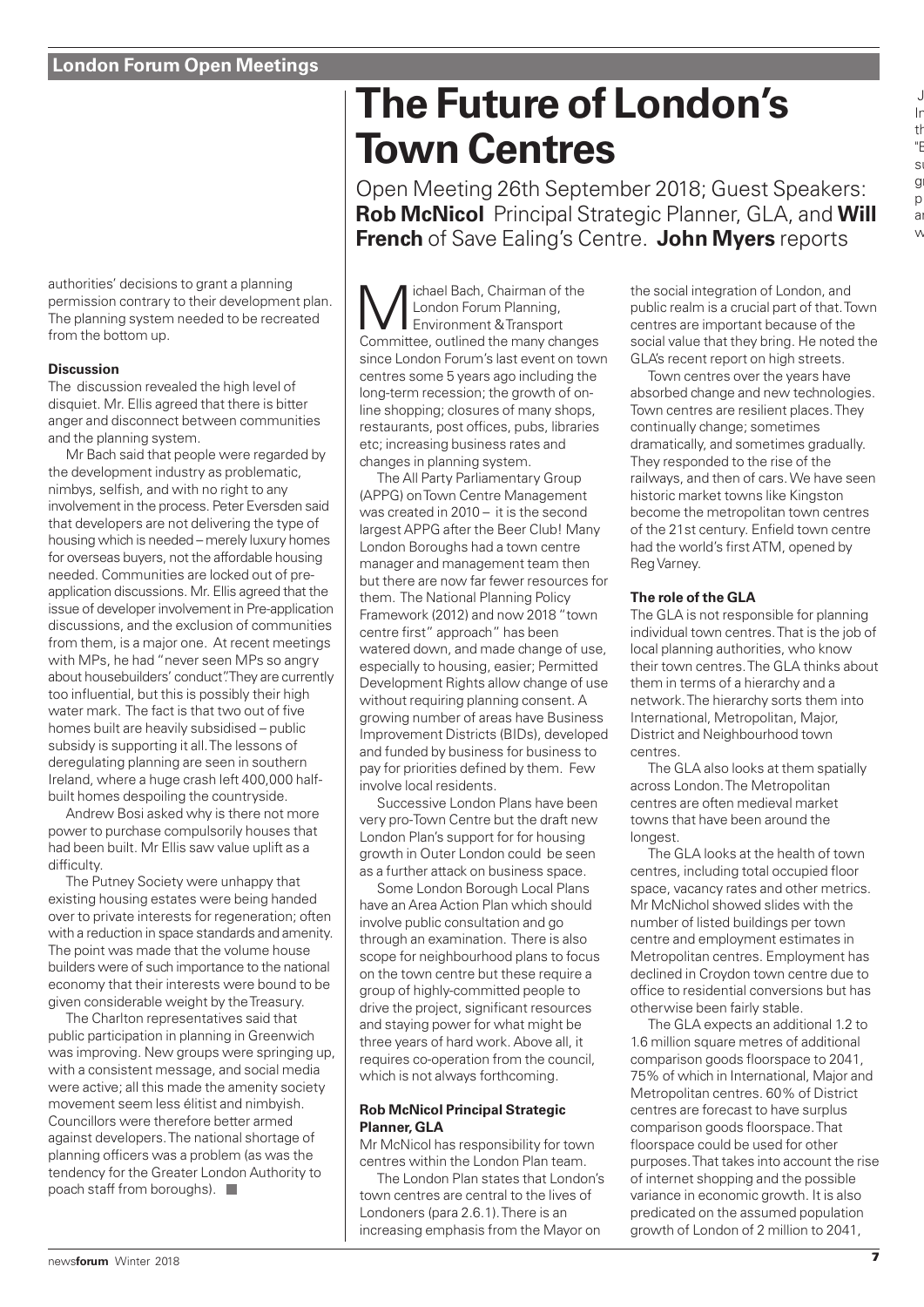# **The Future of London's Town Centres (continued)**

which is the major driver behind the increase. He emphasised that this referred to comparison goods floorspace. He noted that the growth in population is expected to be driven by an ageing population, inward migration from other parts of the UK, births within London and immigration. People who work in offices in town centres spend money there, so it helps to retain them.

#### **Competition from the internet**

Currently 19% of comparison goods spend is done online, and it is expected to go up to 27% over the next five years. Others say it may be higher. He noted that Amazon have put in a bid to use the Homebase stores in London for their own distribution.

The new London Plan policy has a strong 'town centres first' approach. It is no good trying to support town centres and create them as sustainable places if commercial uses are all disappearing into other locations that people drive to.

The GLA is encouraging boroughs to bring in Article 4 directions to protect office space. Rather than convert ugly office 1960s buildings to residential, it would be much better to redevelop them to provide additional residential as well as floor space. Mr McNicol showed a few projects to create better town centres. He noted that some of them may have been controversial. He showed a mini-Holland project in Waltham Forest to try to introduce a more cycling friendly town centre.

He discussed the gyratory reconfiguration at Archway and showed a square in Dalston. Very different communities spend time there. It is noisy and boisterous but a vibrant space.

#### **The Mayor's Good Growth Fund**

This is funding a number of schemes: £1.8 million on The Spark in Ilford, which included conversion of a car park into a covered market; Plumstead power station scheme involves new shop fronts, wider pavements and a renovation of the power station; Queen's Crescent in Gospel Oak will have public realm improvements and support for the market. He said that quite a lot of work has been done by Camden to support local residents. The GLA sees town centres both as part of our past and informing our future.

*Ealing's strategy for its centre can only be likened to motherhood and apple pie. It is full of waffle and means nothing.*

**Will French of Save Ealing's Centre**

#### **Will French of Save Ealing's Centre**

Mr French introduced Ealing by showing the Victorian and Edwardian shopping streets and the former house of Sir John Soane. The Who first played at the Ealing Club. Save Ealing's Centre ("SEC") was formed in 2007 as an umbrella organisation.

Over the years there have been many public meetings, including a recent hustings with candidates for the general election and leaders of the local party. 350 people attended. There have been two very successful public inquiries where decisions taken by the planning authority have been set aside.

The late Sir Peter Hall was an Ealing resident and supported what SEC did. He saw London as a city of villages and understood the risks from mega malls and internet shopping.

#### **Is Ealing a Metropolitan centre or a Major Town Centre?**

The debate arose whether Ealing is a Metropolitan centre or a Major Town Centre. The Lyric Theatre had been lost in the 1960s, and the cinema in the 1970s. The swimming pool behind the Town Hall was demolished and the pool moved to a brand new out of town, car-dependent location. By 2006 they started to question why Ealing was designated as a Metropolitan centre, and have been asking that at public inquiries ever since.

A regeneration department for the town centre was created in about 2008

allocating much of it for comprehensive redevelopment. When Westfield opened three miles away many brands were lost in Ealing town centre.

The New London Plan clearly states that the role of individual centres needs to be managed and that changes at the Metropolitan level need to be managed by the GLA via the London Plan. Mr. French is very disappointed that there has not been any questioning about that during the current process. It is difficult to raise these issues and get them to taken seriously. Ealing's strategy for its centre can only be likened to motherhood and apple pie. It is full of waffle and means nothing. The regeneration experts went off to MIPIM every year, did deals to demolish areas of the town centre and built residential on it. The waffle about reinforcing the town centre has not been borne out. There had been an intention to have a cultural quarter, which has not happened.

#### **A Story of decline**

After 14 years since the first London Plan, there has been a steady erosion of town centre functions in Ealing. There has been underinvestment and there are empty shop units, with an increasing scruffiness. Flats have been selling for eye-watering amounts but all the retail units are unlet. Ealing library is being reduced in size to one third of its current size. He showed the last remaining cinema. The post office has retreated to a poky hole at the back of WH Smith. The last remaining place for live entertainment was a strip joint and has now been closed because the public were objecting. The council is trying to sell the Town Hall to be developed as a bespoke hotel, catering for weddings and the like. Ealing is becoming a town centre full of cafés. 6.2% of all units are now cafés, and more and more are coming.

#### **What is the vision?**

Mr French asked what the vision is, and what kind of place Ealing should be. He felt that Ealing has no idea what it wants and that it has allowed big developers to come in and dictate it. The town centre has in large part been acquired by British Land and Berkeley Homes. SEC prepared a better vision for Ealing to reinvent the town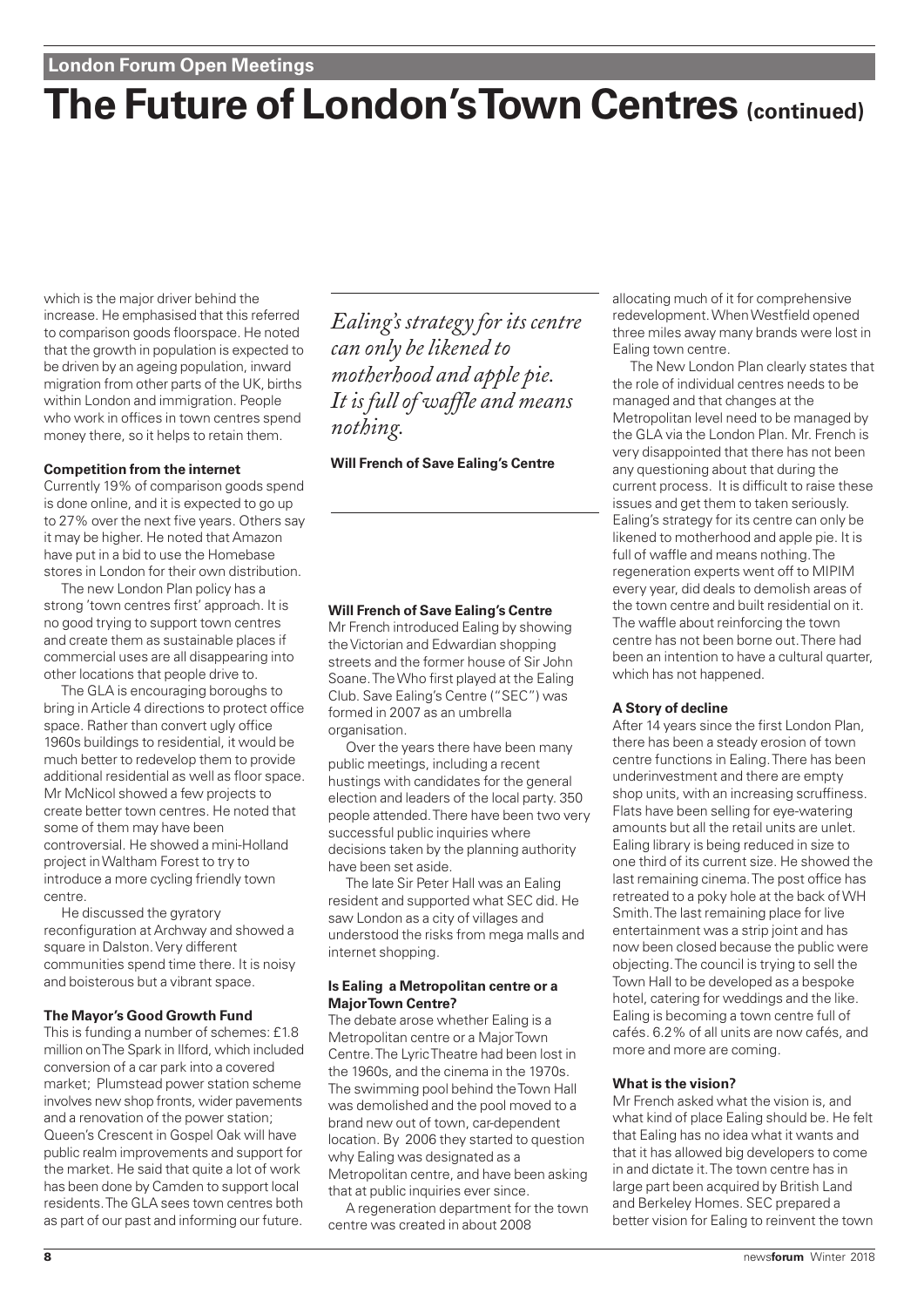centre. The two centres, east and west, are separate. They have only been bound together to retain the status of Metropolitan town centre. They are a mile apart from each other. They should be planned separately. There is now a neighbourhood plan for each centre but the council did everything it could do to undermine these plans. Highways are being planned separately.

In the last few weeks, someone has suggested developing a Walk of Fame in the town centre. They managed to gather British Land, St George and others. It would include the Rolling Stones, The Who, Sir Alec Guinness, Jimi Hendrix, George Formby and others. It was extraordinary how that encouraged the various interest groups to meet with the community.

#### **Questions raised**

The interesting discussion which followed revealed different experiences of some of these changes, in particular the role of BIDs

#### **The night time economy**

The Brixton Society asked about the night time economy. Mr McNicol cited the Mayor's vision for a 24 hour London; he has established a commission. The London Plan classifies town centres in terms of where they stand on the night time economy. Avoiding conflict with residential neighbourhoods means that care is required.

Mr Bach noted the agent of change principle. When people move into an area that already has loud music, it should be up to the housebuilder to make sure that the housing is insulated. Mr French noted it would be better to have a stronger night time economy that attracted everyone.

#### **Shopping facilities in stations**

The Camden Civic Society asked about the hierarchy of town centres with reference to concern about problems in Camden where large amounts of new shopping were put into stations. Mr McNicol said that the plan to put lots of shops in Euston was not driven by its high Public Transport Accessibility Level (PTAL) rating. Many stations have seen more shops added because of the commuter trade. Euston

*The regeneration experts went off to MIPIM every year, did deals to demolish areas of the town centre and built residential on it.The waffle about reinforcing the town centre has not been borne out. There had been an intention to have a cultural quarter, which has not happened.*

#### **Will French of Save Ealing's Centre**

has a lot of offices in the immediate area.

Mr French noted the big worry about Crossrail is that people will use it to go to other more attractive places.

The Bloomsbury Residents Action Group noted that villages need residents: what is happening is making it more difficult to live in these areas. Transport changes make the area inaccessible for deliveries.

#### **Business Improvement Districts**

The Islington Society felt that BIDs had been helpful; they are required to improve the place for the benefit for the community. The Society had requested representation on the board of the local BID. It is important that the council, the BID and the community are all working together on these things. He asked what the speakers felt the role of BIDs might be.

Mr McNicol noted that he was rather old-fashioned in that he felt that growth and entrepreneurship could be a good thing. Mr French noted that the community was excluded from the Ealing BID, although there had been the recent progress. Mr Bach noted that a town centre partnership does not preclude a BID as a partner, but many BIDs would rather plough their own furrow. There is often a disconnect between BIDs and the community.

Hero Granger-Taylor of Camden Civic Society noted that Camden Town had not been a success from that perspective. The "stakeholders" from HS2's perspective do not even include the community.

#### **Shop rents and business rates**

The Barnet Residents Association asked about charity shops, which can afford the high commercial rents because of their subsidies on business rates, staff costs, VAT and rents.

Mr McNicol noted that the level of rents is outside the planning system. The planning system can set the percentage of retail frontages. It may be appropriate to have a different approach to the mix of use that you have on those frontages.

Mr Bach observed that on his high street, primary retail frontages have been taken over by banks and cafes using permitted development rights, displacing shops as a result, which does not bring customers into town centres.

The Brixton Society noted that hairdressers are included as an A1 use, which they have seen growing in number in Brixton.

Michael Coupe asked whether the hierarchy should take into account the range of services available. He observed that rising property values and resulting rising business rates have been fatal.

Mr French observed that the GLA never puts pressure on the local authorities to do something about culture. It is an aspirational policy but it is hard to discern any hard policies. Mr Bach suggested that people should fight for their cinema, pub, and GP offices. Mr Coupe noted that it is important to protect beautiful town centres.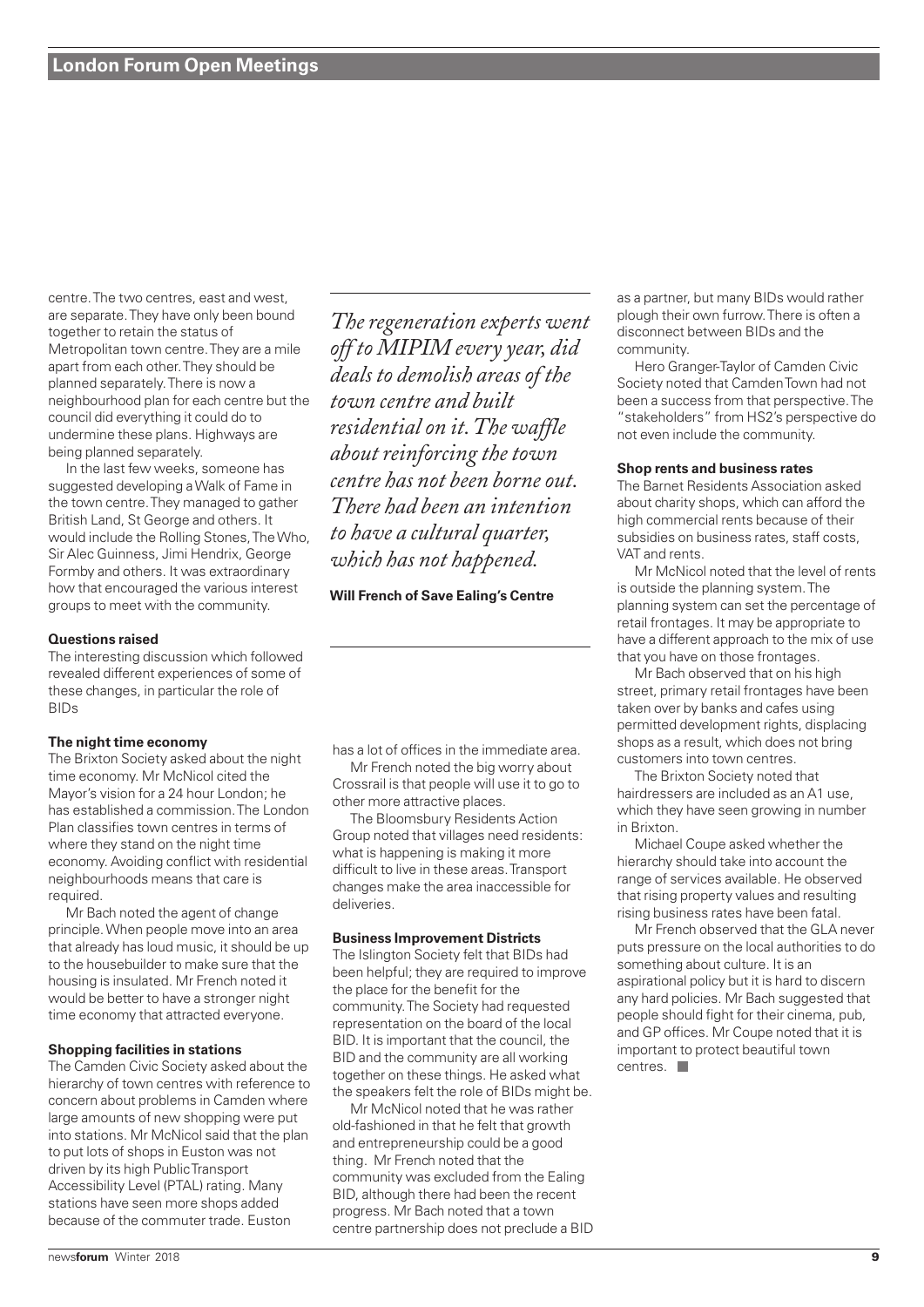# **Spotlight on Bromley Civic Society**

The Chair of Bromley Civic Society, **Tony Banfield,** describes the tremendous battle to save Bromley's historic town centre

romley or Bromleag, in Anglo Saxon, is an historic Kentish hill-top Market Town now subsumed into London suburbia. The yellow flowering Broom from which the Town gets its name still grows wild on Martin's Hill two minutes from Market Square where HG Wells played as a boy in what he described as, in his imagination, "one of the great battlegrounds in history".

The Manor was given to the Bishop of Rochester by King Ethelred in AD 862 and remained in possession of successive Bishops right up until 1842 when it was sold to, private businessman, Coles Child. The present Bishop's Palace, built in 1776 (Grade II Listed), replaced the original medieval buildings and is now centrepiece of the Council's Civic Centre. Part of the moat survives and there is also a listed Folly, an Ice House and two Pulhamite Rockeries which we were able to get listed after a Council threat of redevelopment in 2006.

The Market Charter was granted in 1205 by King John and is still held every Thursday. Originally a livestock market, animals were slaughtered after sale behind Market Square next door to HG Wells birthplace. He recalled in his memoirs "There was a boundary wall, separating us from the much larger yard ..of Mr. Covell the butcher, in which pigs, sheep and horned cattle were harboured violently, and protested plaintively through the night before they were slaughtered. Some were recalcitrant and had to be treated accordingly; there was an element of Rodeo about Covell's yard."

In the 18th & 19th centuries the Royal Bell Hotel hosted the Mail coaches. In Jane Austen's Pride & Prejudice Lady Catherine de Burgh says to Elizabeth Bennett "where shall you change horses? Oh Bromley of course. If you mention my name at the Bell, you will be attended to".

The Jewel in the Crown is the Grade I Listed Bromley College built in 1670 as alms houses for the Widows of Clergy from an endowment from Bishop Warner and still serves much the same function today except retired male clergy are also accepted.

HG Wells was born at 47 High Street in 1856 on one side of Market Square. Bertie's childhood co-incided with rapid development in the town following the coming of the railway in 1858. His memoirs

*It has been one battle after another to save what is left of our heritage and to avert harmful development.*

bitterly recall the fields and meadows which hugged the town where he walked with his mother being ripped up for new dwellings. The family left when Bertie was 13 and he never forgave what happened calling Bromley "a suburb of the damnedest".

He never saw the late Victorian flowering of the town with its fine examples of buildings by architects of the Arts & Crafts movement commissioned by Coles Child and newly affluent local traders most notably Ernest Newton's whose Royal Bell Hotel replaced the original coaching inn in 1898. Chain stores and Civic buildings continued this period of civic pride right up until WWII.

#### **Post War demolition**

Civic Pride took a dive after the War but apart from bomb damage the town retained much of its fabric until the mid 60's when Owen Luder's brutalist slab was allowed to replace the lovely White Hart Coaching Inn which had always been the heart & soul of the Town. The destruction continued throughout the 70's as a whole swathe of the High Street was destroyed for what the Deputy Secretary of the Royal Fine Art Commission described to me as "the worst piece of new townscape he had seen in any town in the country".

#### **The battle for a Conservation Area.**

In 1982 The Heart of Bromley residents Association (now Bromley Civic Society) was formed by residents affected in the Council's draft Borough Plan proposals for massive redevelopment of Victorian Housing areas and the Palace lands for a Shopping Mall and bypass Road. As HOBRA's Conservation Officer it fell to me to challenge the lack of heritage protection at the 1984 Plan Public Inquiry in a document dramatically entitled 'Old Bromley – Conservation or Annihilation'

calling for Town Centre Conservation Area to be designated. It was the first time the Town had been appraised for its historic content and contained maps, description and over 70 photos. The Chief Planner's recorded response was that it was not Council policy to preserve buildings in the town only to ensure new development was of a sensitive scale and using appropriate materials.

The Inquiry co-incided with the demolition of a 1712 building in the High Street which became the catalyst for action. SAVE, The Victorian Society and Georgian Group all gave their support to our Conservation Area proposal to no effect. Fortunately we discovered the GLC Historic Buildings Panel had concurrent powers of Conservation Area designation and, at our request, they did a swift appraisal telling the Council if they did not make a designation the GLC would. Under threat of what would be a much larger GLC designation the Council quickly made a small area designation. This was deemed to be inadequate but Bromley refused to budge so in October 1985 the GLC made their own very large designation including all the adjacent Parks & Gardens which had also come under threat.

To complicate matters all this co-incided with the government resolution to abolish the GLC and as the deadline loomed during a planning Inquiry in Bromley it was realised that the formal CA designation notices had not been issued. I found myself in a deserted County Hall standing over a lone committee clerk while he printed the notices and recall rushing into the planning Inquiry like Neville Chamberlain waving the papers and the GLC designation was finally official.

But the Council declared that after abolition they would simply cancel the GLC designation and revert back to Bromley's own tiny area. This was thwarted when the GLC Historic Buildings Division was transferred to English Heritage and Head of Division, Ashley Barker, advised if the Council tried to cancel the GLC's designation English Heritage would redesignate. Finally, after two more years of negotiation the Council adopted most of the GLC Conservation area in 1987. Thus was the painful and controversial birth of our Conservation Area and I doubt that many areas have received so much expert scrutiny along the way.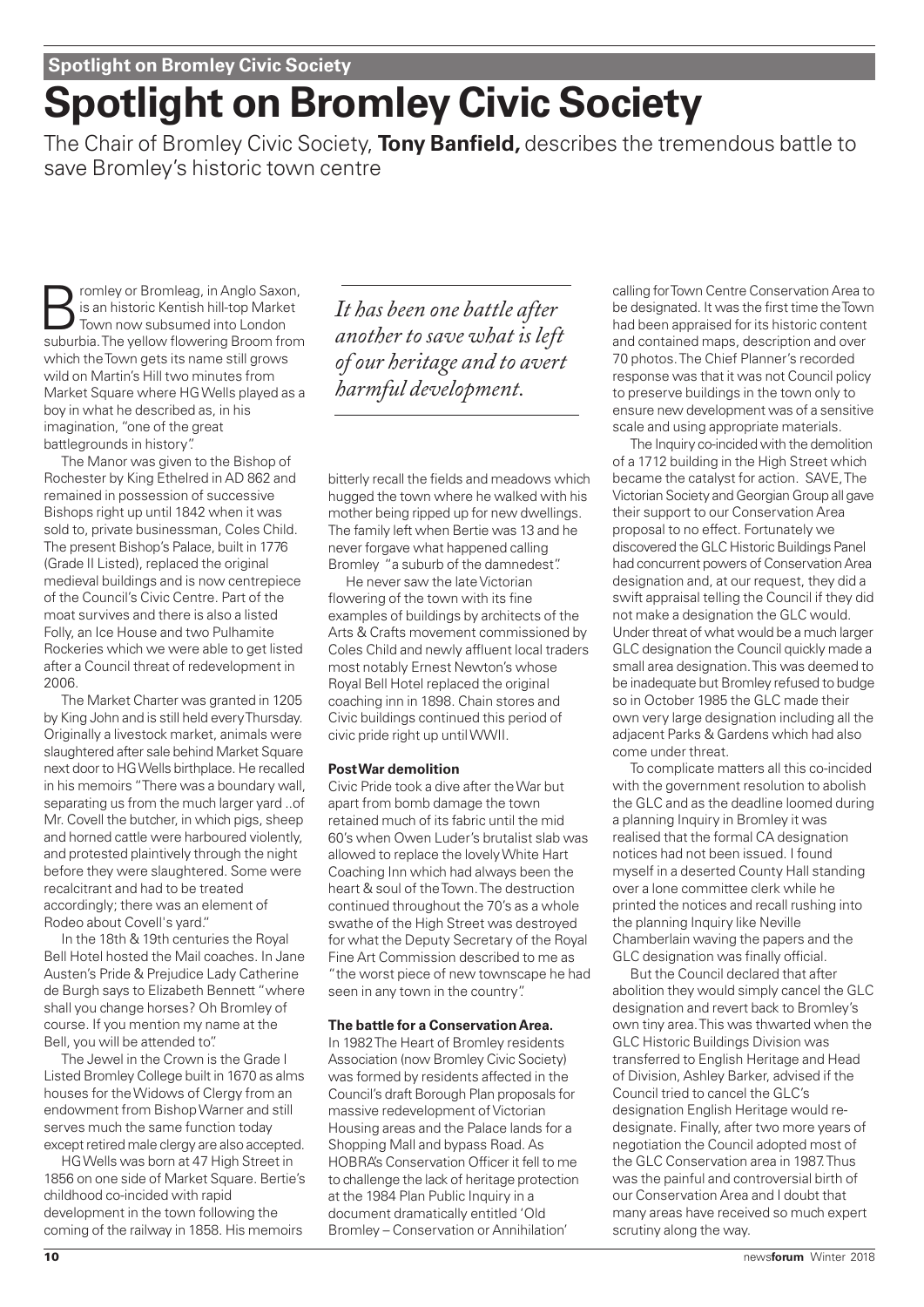### **Profile**



# **The Bromley Civic Society**

|        | Contact: Tony Banfield, Chair            |
|--------|------------------------------------------|
| email: | chair@bromleycivicsociety.org.uk         |
|        | Wwebsite: www.bromleycivicsociety.org.uk |
|        |                                          |

**Chair Tony Banfield, and Bromley College College College College College College** 

#### **Where are we now ?**

Things quietened down and the CA was clearly having a positive effect until 2006 when the move for massive retail-led redevelopment reemerged with the Council's Town Centre Area Action Plan focussing on major Council owned sites as well as the huge High Street area designated Site G; they were intending to compulsorily purchase it all impacting on the Conservation Area. It was at this time we decided to re-group as a Civic Society and it has been one battle after another to save what is left of our heritage and to avert harmful development. Despite all this our working relationship with the Council as a Development Control authority is generally productive. But the other Council role as property owning developer is anything but and the same anti- conservation prejudice we experienced 30 years ago is still in evidence in all their proposals.

On a day to day basis we are dealing with planning applications and I've represented the Town on the Council's dependent CA Advisory Panel since 1987 which does have some influence in day to day planning applications.

But mostly we are embroiled in campaigning against further harm to the historic and green environment. Main concerns at present are the proposed 'Churchill Quarter' a cocouncil development 15 storey block of 410 flats which will tower over the High Street & Greens spaces in the CA and is awaiting a decision. It has now been classed as Phase One of a recently published Masterplan for Site G in the Area Action Plan, originally for retail development but now proposed as quarter mile of tower blocks of flats along the ridgeline overlooking the beautiful Ravensbourne Valley. On the fun side, however, we do regular guided heritage walks around the town in summer and illustrated talks in winter and enjoy dressing up in period costume!

In past times, Bromleyites, lamenting the loss of their unprotected heritage had to accept what HG Wells called "the shape of things to come " but we do not. Some battles are won and some lost but the great success of the Conservation Area campaign against the odds gives us our mantra- "never take no for an answer".



Churchill Quarter proposed blocks of flats; below: Bromley Palace





**Circumstances of Birth:** founded in 1982 as The Heart of Bromley Residents Association fighting loss of homes and heritage. Regrouped as BCS in 2007 to deal with the emerging Town Centre Area Action Plan.

**Biggest Successes:** Campaign for a Town Centre Conservation Area refused by the Council but backed by SAVE, VicSoc & Georgian Group, designated by the GLC in 1985 and finally adopted by the Council in 1987. Representation on the Advisory Panel for CAs saving many buildings which otherwise would have been lost without the CA designation. BCS has also successfully gained listing for 9 more buildings and local listing status for a further 8 buildings in the town.

**Biggest Disappointments/Frustrations:** 1. Destructive development proposed by the Council on its own sites. 2. A number of instances where the Council has rightly refused permission for inappropriate new buildings or alteration of important buildings but overruled on appeal.

**Present Preoccupations:** a Council Commissioned 11-15 storey block of 410 flats adjacent to the CA which will dominate the High Street and surrounding public gardens in the Conservation Area and a, so called, Master-plan for comprehensive tower block redevelopment of the remaining west side of the High Street below Market Square. .

**Working Details:** The Executive Committee meets once a month and sub groups meet as necessary to deal with specific issues. A major aspect of our work is raising heritage awareness through popular guided walks in period costume in summer and illustrated indoor talks in winter.

**Special Characteristics:** the Executive Committee comprises 15 regular members most of whom are also key members of other community and Friends groups in and around the Town as well as former Council planning and conservation staff. This gives us a wide range of knowledge and expertise.

**Last Word:** membership tends to be middle aged or older although walks and talks, especially the popular 'Ghost Walk', do attract younger people. The main obstacle to our work is the state of the planning system with so much being granted on appeal, the failure to deal with the damage done by the Shimitzu High Court decision which has seriously stripped conservation area powers down to a minimum and the depletion of Council staffing. We once had a well staffed Heritage and Urban Design department and we are now down to one conservation officer whose role of necessity is severely limited. Consequently, societies like ours are filling the gaps without the status or authority to be properly heard.

news**forum** Winter 2018 **11**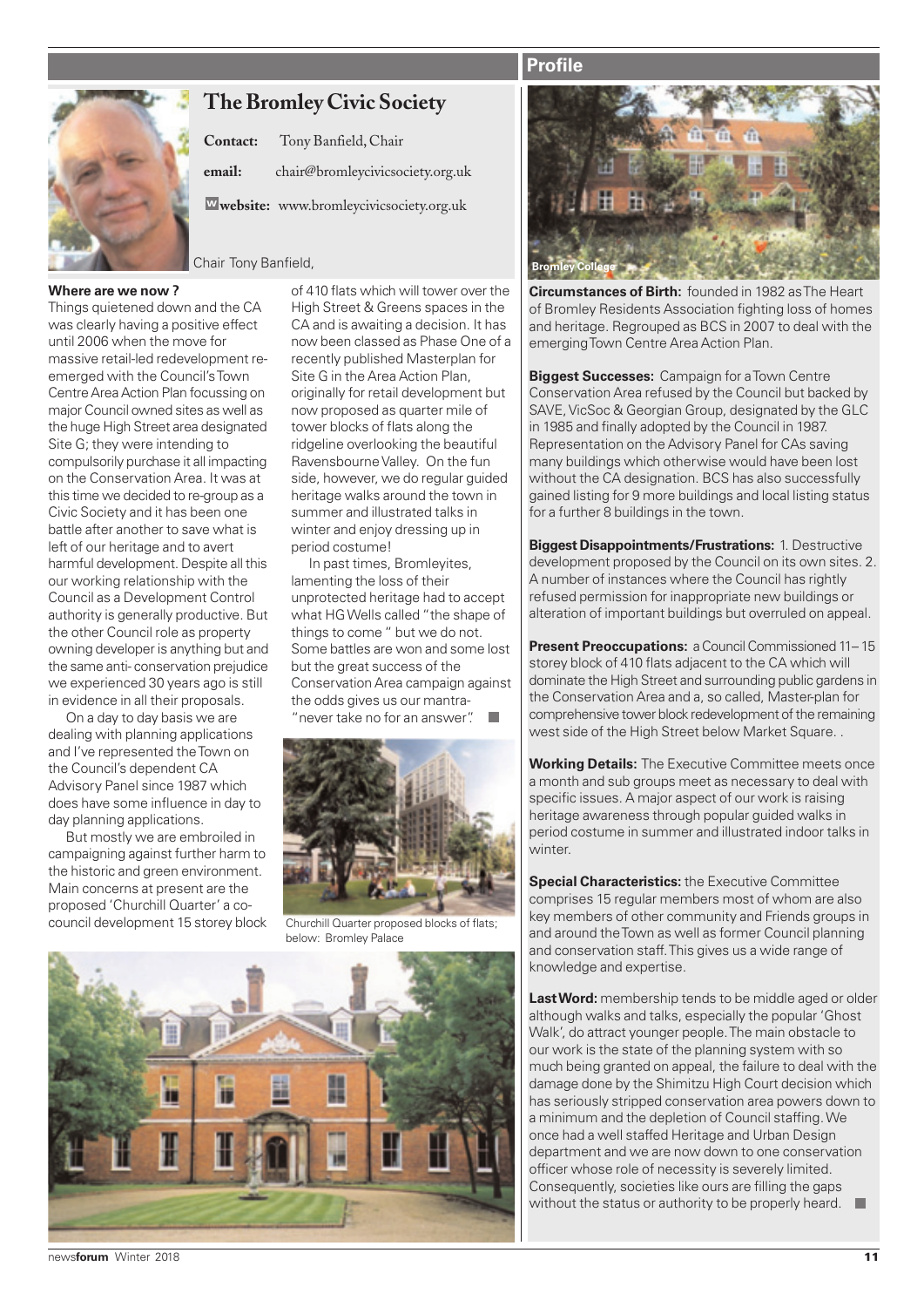**Transport - HS2**

# **A lovely dream for Euston**

**John Myers** reports





*..... pleasant streetscapes, sympathetic vernacular and a much better use of the land. ...overall this masterplan is far better. Squares, colonnades and layouts to reflect the original Georgian streetscape seem far better judged.*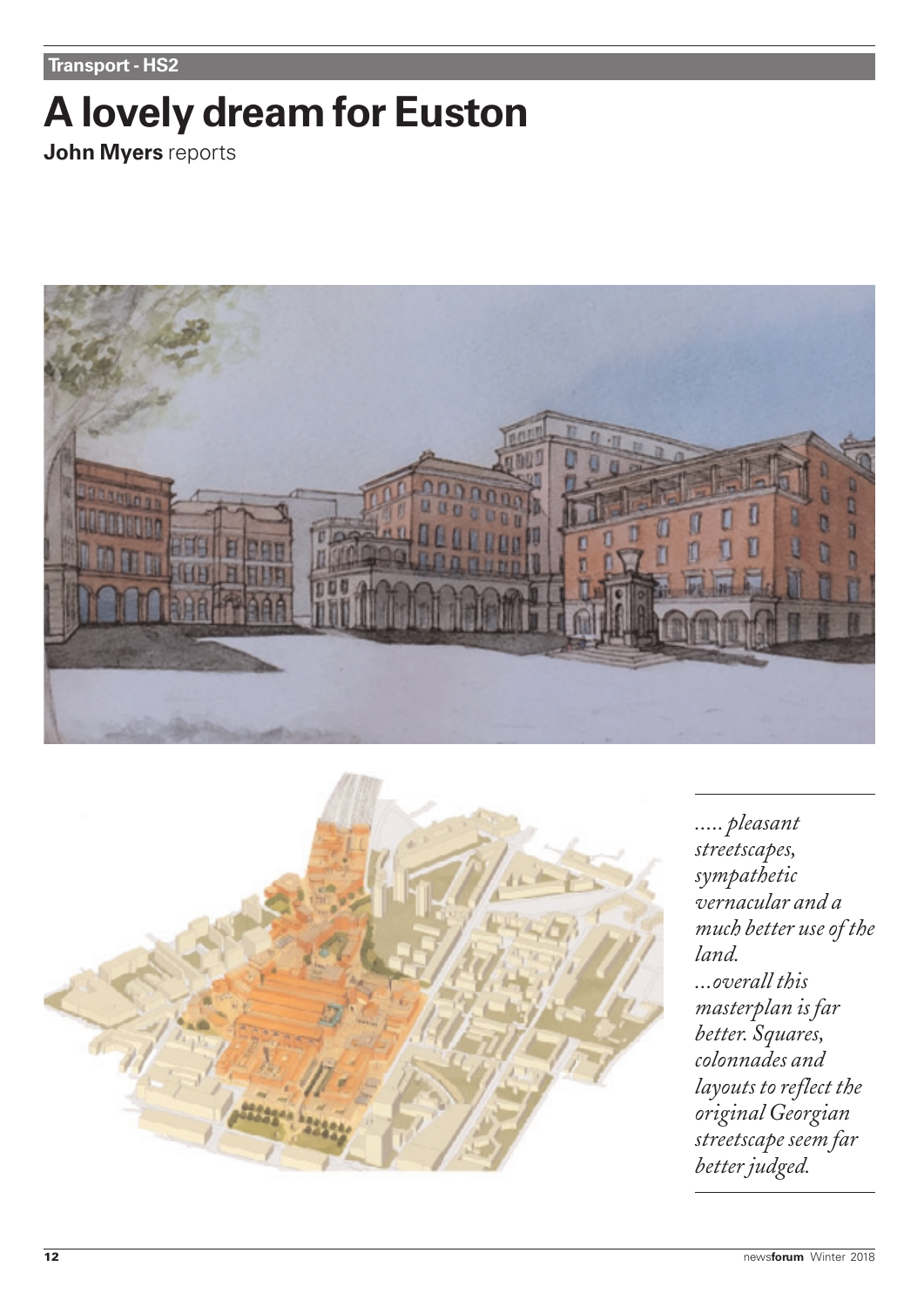# **Crossrail postponed sine die** by **Andrew Bosi**

The people-hating<br>
monstrosity proposed for<br>
Euston that I described in<br>
previous edition of NewsForum he people-hating monstrosity proposed for Euston that I described in a compares very badly with a proposal confected recently by John Simpson Architects and the University of Buckingham Summer School.

In the drawing shown opposite, gone are the blocky high-rises with no step-backs brutalising the edges of the station and the vast wasted space over the middle of the site. Instead we have pleasant streetscapes, sympathetic vernacular and a much better use of the land.

Individual details may not be your cup of tea, but overall this masterplan is far better. Squares, colonnades and layouts to reflect the original Georgian streetscape seem far better judged.

The key is a double-deck design in which the HS2 and Network Rail tracks sit at different levels. It was rumoured to have been considered by Arup early in the design of HS2 but dismissed for reasons never fully explained.

There are promising signs that Grimshaw Architects, who are designing the new station for HS2, are taking account of the community priorities. We can only hope for the same from the architects for the developments over the new HS2 station and for the redevelopment of the eastern, Network Rail, side of the station, if the latter ever happens.

On the last Friday in August an<br>
central section of the Crossrail scheme<br>
the pow track would not one on announcement was made that the – the new track – would not open on December 9th this year as planned. The new starting date was to be "Autumn 2019".

A short delay to a scheme whose route was safeguarded when Mrs. Thatcher was Prime Minister may seem relatively trivial in the context of the delays endured over thirty years. However, it has serious implications for the Transport for London budget which was heavily reliant on an expected increase in passenger numbers buoyed by the additional capacity the new line would bring.

Of more immediate concern is why a delay of so long was not identified sooner. (Autumn begins on September 22nd but the Civil Service autumn extends well beyond then, rather like the estate agent's concept of Hampstead). Crossrail officials and politicians are somewhat evasive about when they knew. Of course they only knew of the Autumn 2019 deadline a couple of days before we did. Many people on the outside were doubtful of the December deadline being met, though we were expecting a postponement to May 2019. When it was announced in July that some of the Network Rail timetable improvement scheduled for December 2018 were being put back to May, there was an ideal opportunity to include Crossrail in the list of delayed improvements. With hindsight, it must have been clear at that stage that a May 2019 start could not be guaranteed.

#### **Questions over the legality of theTfL budget**

Behind this is the question of whether the TfL budget was legally made. However, the sooner a shortfall can be identified, the easier it is to find savings. We are now faced with some potentially disastrous cuts to bus services, which if implemented would undermine the London Plan objective of 80% of journeys by sustainable means in 2041. If the anticipated growth in population is achieved, bus usage will have to rise: planned new rail infrastructure and a tripling of cycling will not be enough.

#### **Reasons for the delay**

Some of the new stations are behind schedule, but this would not prevent trains running. The significant problem is with the increasingly sophisticated signalling systems

*We are now faced with some potentially disastrous cuts to bus services, which if implemented would undermine the London Plan objective of 80% of journeys by sustainable means in 2041.*

which permit a high frequency service in complete safety. Crossrail has three different systems: the new one on the middle, and the ones used on the Great Western and the Great Eastern lines at either end. Getting them to talk to one another has proved difficult. When the DLR was taking over the former North London line between Stratford and Canning Town, the signalling had a catastrophic effect on the adjacent Jubilee line and it was two years before it was fixed. When the Crossrail system was switched on for the first time, there was an explosion at Pudding Mill Lane. Ever since then it has been apparent that Crossrail faced a race against time to meet the December deadline and it can now be seen to have finished a distant second.

#### **Consequences for bus services**

To add to the embarrassment, a document detailing proposed cuts in bus services leaked into the public domain in August. The pretext for these cuts was the anticipated modal shift from bus to Crossrail. A remarkably similar document, save for the reference to Crossrail, was formally published for consultation a month later.

#### **Government loan**

The government has announced a loan to meet the additional cost of completing the Crossrail project, the implication being that it will have to be repaid once the line is open and TfL is receiving revenue. In other words, London will have to meet the cost. Whether a major world city can survive as the only major city without subsidy to its public transport remains in doubt. TfL has now announced that the present Chief Executive is to leave after only eight months in the post.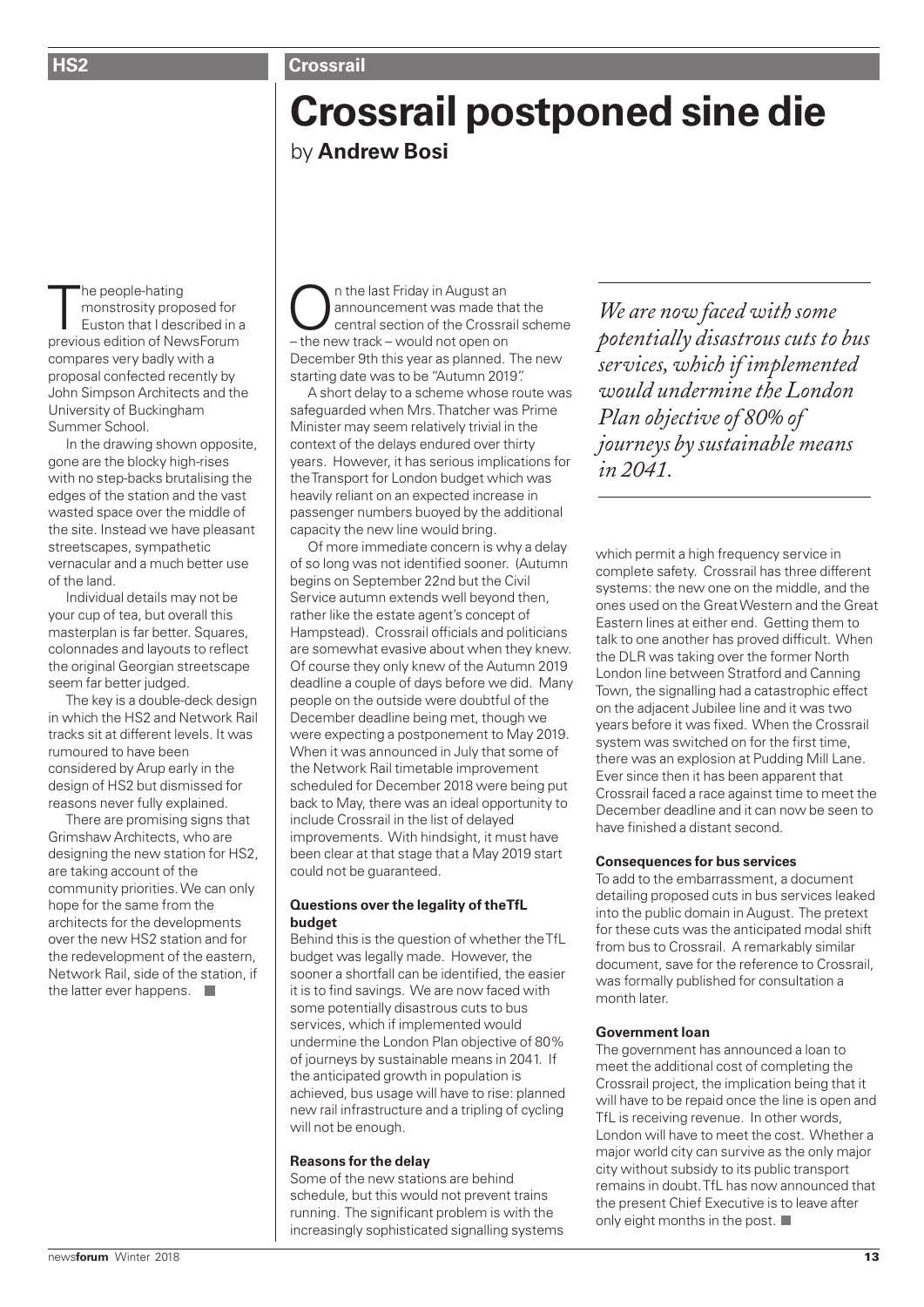# **Housing – the narrative unravels**

A slew of recent reports contradicts everything that the government (and developers) have said about the housing crisis. **Helen Marcus** reports

ouse prices are falling; the number<br>of new homes being built in London<br>has dropped; and so has the number<br>of new planning applications in 2019 of new homes being built in London of new planning applications in 2018, according to Molior. But this is not supposed to be happening according to the argument that the prices are high because there aren't enough houses and the planning system and nimbys are to blame.

Now the Office for National Statistics (ONS) has even thrown cold water over the numbers themselves announcing in September that government figures for housing need were wrong and based on flawed methodology. There will be 1.4 million fewer households in England by 2041 than originally forecast. Over the last 20 years, government predictions of household need have been consistently shown to be incorrect. Alan Holmans was saying this as long ago as 2013; what a pity no-one paid any attention to him. Newsforum 74 Winter 2016).

The ONS is now saying that the number of households in England will grow by only 159,000 a year, not 250,000. But even their total figure of 26.9 million dwellings nationwide by 2041is suspect: a recent report about replacing gas and electricity meters with smart meters quoted a figure of 30 million homes to be covered. They presumably must know how many customers they've got? It would therefore suggest that there are way more homes already than the government thinks there are.

#### **"Drastic oversupply"**

More and more commentators are questioning the whole hypothesis. Ed Conway in The Times, who made his own survey for Sky News said "Building homes won't solve the housing crisis... Inflated projections for growth of new households have diverted attention from the real problems".

Charlie Ellingworth of the buying agents Property Vision said bluntly in the Financial Times that there is a "drastic oversupply of prime new homes in London" that "is going to get worse before it gets better. The poor market conditions in central London have not come out of the blue"; he asked "So why do developers

*The Office for National Statistics has announced that government figures were wrong, with 1.4 million fewer households in England by 2041 than originally forecast. Over the last 20 years, government departments have used a flawed methodology to predict the number of houses needed.*

seem to be intent on soldiering on?" More to the point, when will it dawn on Government Ministers that something is not quite right about the story they've been sold? For example sales at the redevlopment of the huge 77 acre Earl's Court site for which 7,500 new residential units are planned are reported to have sunk to one a week — at which rate it will take 140 years to sell them all - it's difficult to see the main site being built on any time soon.

Niccolo Caldararo of the Dept of Anthropology, San Francisco State University, took the trouble to write to the Financial Times in August to say "More housing does not lead to affordability; there is a lack of neither housing nor building. There is an oversupply and huge supply of vacant units held off the market. But this is due to the commodification and financialisation of the housing industry."

Property speculators who "flip" homes buying properties and selling them as quickly as possible simply to make a profit have helped push up prices. The FT reported in September that now prices in London have fallen speculators have moved to the regions and are pushing up prices there.

#### **Gap between prices and earnings**

Another key issue behind the housing

crisis in London, pointed out in The Times in August, is the gap between prices and earnings; house prices have risen much faster than wages. According to the Nationwide Building Society house prices have increased by 30 per cent but wages over the same period are up only 8 per cent. The growth of the housing market has outpaced the ability of most consumers to pay for it. Moreover it is a global problem with similar reports coming in from all the major cities.

#### **Help to Buy making things worse.**

Meanwhile the government's misconceived response, Help to Buy, is making things worse. Housebuilders are making record profits out of it. Henry Pryor, a buying agent, was quoted as saying: "This scheme has been like crack cocaine for builders and you can see it in their results. Frankly, it gives them a business model that would be the envy of Mexican cartels. But when the drug is withdrawn, there will be a sting as new-build prices inevitably correct." Simon French chief economist at Panmure Gordon was equally scathing "Help to Buy was economically illiterate at its birth and will be cited as such at its eventual death. Unchecked, its legacy will be a greater, more protracted downturn when the property market eventually falls, hurting the very people it was meant to help". Reports in The Times, September 2018

But the correction is already happening and it is the unfortunate new buyers who are suffering the consequences. The Times reported that "Taxpayer cash pouring into the housing market under the government's Help to Buy scheme is creating a bubble that risks leaving a generation of homeowners stuck in negative equity," " ... figures show that housebuilders are using the higher budgets of Help to Buy purchasers to ramp up prices and profits, while young people are being left in overpriced homes that they will struggle to sell."

#### **House-builders record profits**

And of course house-builders have been handsomely rewarding themselves from those record profits. Even housing association executives are taking huge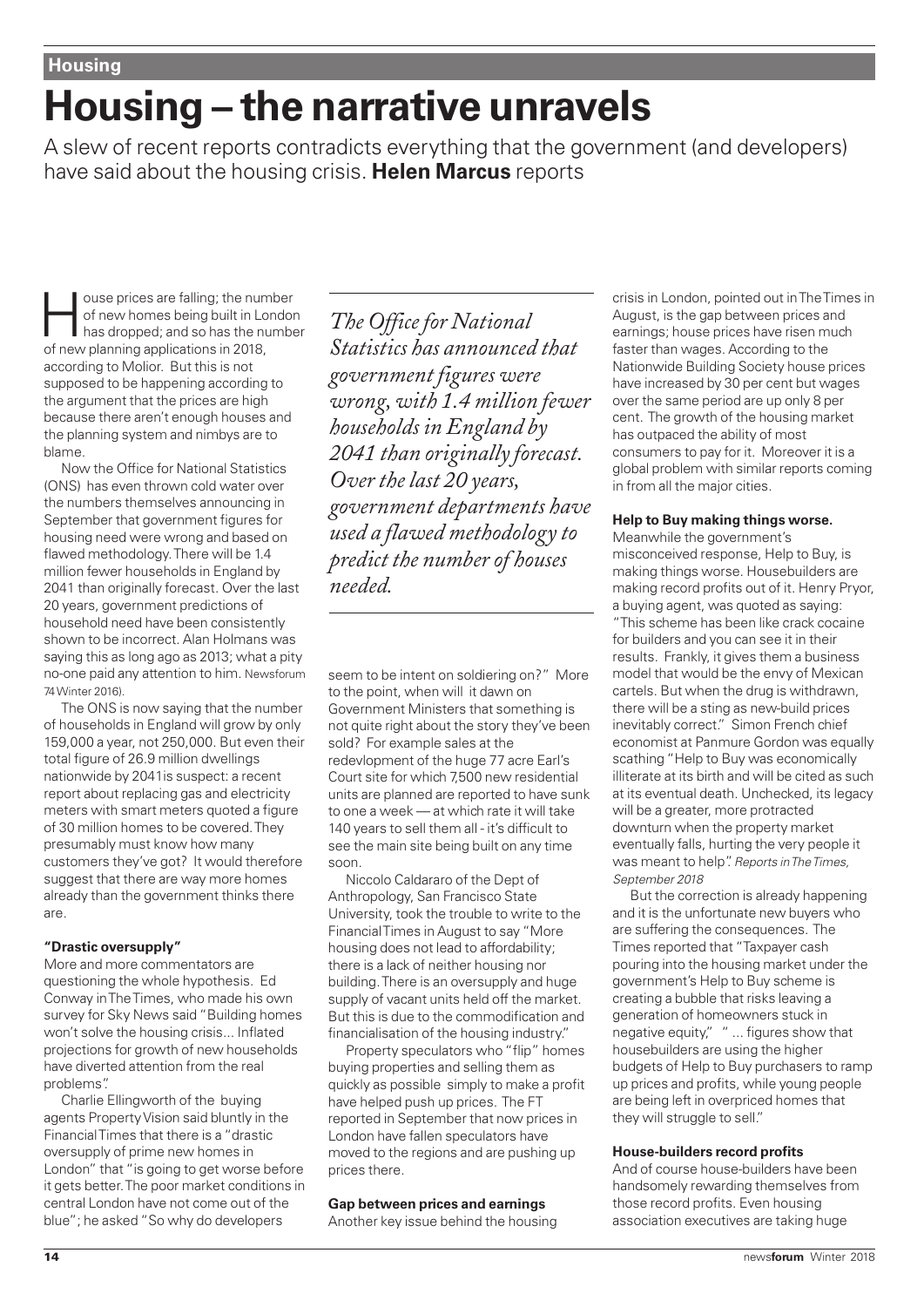salaries. At least 179 executives of the 50 largest associations receive over £150,000 each with one receiving a £1 million package last year.

A former chief executive of the Keynote Housing Group, said: "Some associations have lost touch with their with their tenants, they've lost the trust of the people that they've worked with over a number of years and are clearly seen as [being] out of touch with the current housing crisis."

They have sold more than 1,600 social homes at auction over the past five years, and it is believed that most of them end up in the hands of property investors. The Times (July 17 2018

Yet through it all the siren voices never stop, still calling for the dismantling of the planning system and the destruction of London's environment on the basis of their patently false premises.

Simon Nunn, of the National Housing Federation has called again for more building on the Green Belt and Jasmine Whitbread, of London First, together with the global firm NBBJ have added a new threat with a claim that more homes could be built if the city's 13 "protected views" were got rid of. (Reports and letters, Oct 6 & 8 The Times)

However some of these arguments appear to have at last got through to the Government. It was announced in the budget that the the cap on council borrowing for house-building is to be lifted. Let us hope they use it to restock the desperately needed supply of low rent homes again.

# **Plus ça change**

**Michael Hammerson** and **Helen Marcus** invite readers to see if they can guess when the following articles were

written

(answers at the bottom of the page)

#### **Swelling the boundaries of the metropolis with new plans of building.**

Population increases, and there must be room allowed for the new comers. But population does not increase so as to require a hundred thousand new houses every year: nor have the social wants so much to do with the matter.....

The avarice of professional builders (of course the land-owners have no such feeling), conspiring, the houses of the cities and their immediate liberties become comparatively depopulated; the multitudes ... retire in the afternoon to the borders ....

The shops and warehouses of the city are all in busy occupation; but the upper part of the houses is generally "to let". For every three or four of the small houses built on the outskirts, it may be safely conjectured that the spacious apartments of two houses at least, in the centre of the capital, are left vacant.

The geologists have discovered that London is built in the bottom of a chalk basin. There is a piece broken out of the side between Kent and Essex to let the Thames flow out: but the Hampstead hills on the north, and the Surrey range on the south, remain very perfect, and form the only hope, of an impassable barrier to the unbridled rage of building.

The French law has fixed the boundaries of Paris, and it would be well for us if there were some regulation to secure London from the present wanton spirit of enlargement.. It particularly behoved Government not to part with any space which was at all calculated to better the common atmosphere. The Parks were called the lungs of the capital. The first slice taken off will make way for the second: reasoning runs fastest in a bad series.

The suffrings of the poor pedestrians are the most to be deplored. People who work hard six days deserve cheerful recreations on the seventh. The Ministers of Government ought to take care not to inflict any suffering upon that defenceless class.

#### **The Housing Crisis**

The question "where shall the London poor live" is attracting the attention of the legislature. Perhaps no city in the world has been so much improved within the last ten or fifteen years as London.

"Its merchants are princes" and they have palaces accordingly; every day sees poor houses cleared out, dirty neighbourhoods levelled, and magnificent mansions for trade erected. This has been going on for years.

At first the poor found it answered their purpose, when turned out of the annihilated streets to go into the suburbs for a residence; but the suburbs are every day increasing in value, and builders find they can make more money by erecting villas and mansions for the merchants and the gentry than by building houses for the poor or middling classes. This increases the difficulty of finding dwellings for the working classes anywhere near their employment. Densely-peopled districts in some quarters of London are becoming still more densely peopled, and what is to become of the increasing population of mechanics and labourers it is difficult to say.

And are we, as the metropolis extends, to lose every bit of green field that used to skirt its "stone forest of houses"? It would seem so. The ruthless builders are effacing Nature. We Londoners want room to play as well as room to work.

#### **Lobbying**

Political parties exist to secure responsible government and to execute the will of the people.

From these great tasks both of the old parties have turned aside. Instead of instruments to promote the general welfare, they have become the tools of corrupt interests which use them impartially to serve their selfish purposes.  $\blacksquare$ 

Answers

The Times, August 24, 1825 -Swelling the boundaries. Evesham Journal, March 2, 1861 - The Housing Crisis Theodore Roosevelt, speech, 1912 - Lobbying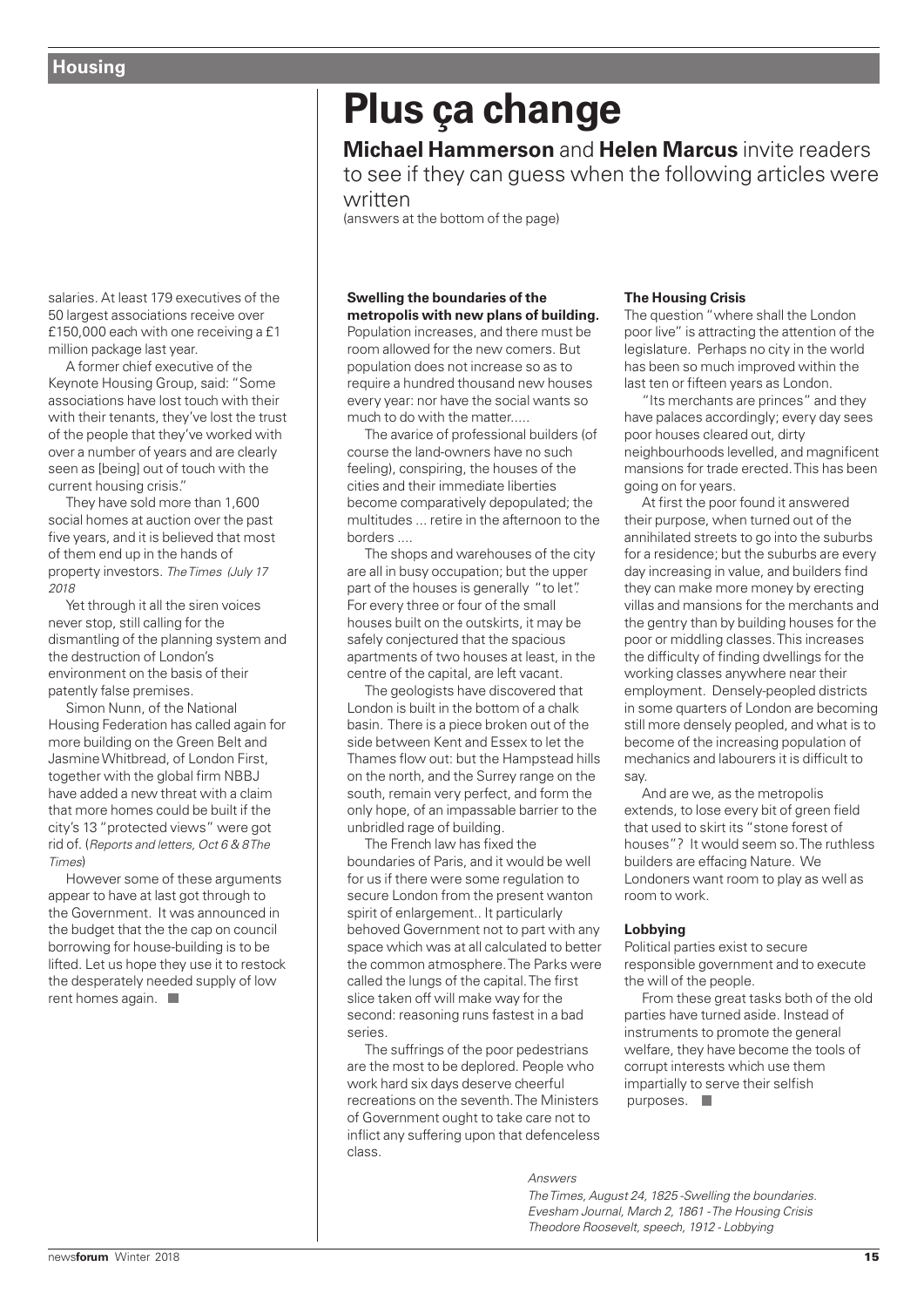# **Round the Societies**

A round-up of news from our member societies. By **Diane Burridge**

# **Loss of 150 year old timber yard in Belgravia**

The **Belgravia Society'**s application for the listing of the historic Newson's timber yard, owned by Grosvenor, has been refused. The facilities and services offered by the timber yard have been available for over 150 years and now will be destroyed for the sake of two large retail units. At least the Society did all that they could to try to preserve the unique character of the area.

### **Clapham Society puts on the pressure**

The Victorian pillar box, outside 3-5 Nightingale Lane, was removed by the developers of Audley Retirement Villages earlier this year. This pillar box had stood for many years outside the former police house which has now been demolished to be replaced by this retirement village. The Clapham Society with local residents asked Royal Mail to restore and return the pillar box once the building work was completed and this was done. The Society is now pressing the developers to keep a footpath open so that Clapham South Underground users, and families going to Oliver House school next to the site, do not have to cross a busy road to get to the station and school.

The Clapham Society's Common and Open Spaces Subcommittee has continued to encourage Lambeth to balance the legitimate use of Clapham Common as a space for events (large and small) with its primary role as a place of calm and beauty for all users. This Sub-committee is a member of the Clapham Common Management Advisory Committee (CCMAC), which came out forcefully against the Winterville Festival being held on the grass in 2018, as in 2017. The extensive ground area used is still severely damaged.

The Clapham Society was able to collect email addresses of just under half of all members and obtain their permission to contact them on matters of interest. This endeavour was instrumental in increasing the number of objections from 60 last year to 300 this year, whilst almost tripling the ratio of objections to supporting comments. Sadly, the Society was not able to stop Lambeth voting through a 'blanket planning' approval once again for an unlimited number of events, each attracting up to 5,000 people, without the need for planning permission. However, the Society has come to the conclusion that to effect a material shift in Lambeth's position on events on the Common will require a more imaginative involvement of the membership in the future.

# **London's 'Protected' Land**

The Campaign to Protect Rural England's latest report published in August reveals the vital importance of Green Belt and Metropolitan Open Land for Greater London's wildlife and woodland. Based on analysis by Greenspace Information for Greater London (GIGL) CIC, it presents detailed and up-to-date, borough by borough information on the extent, location and character of Greater London's designated Green Belt and Metropolitan Open Land (MOL). Almost half (49%) of it is of local, national or international importance for nature conservation; over 97% of Greater London's ancient woodland is in Green Belt or MOL; outdoor sports facilities account for just over a quarter of MOL and 13% of Green Belt land.

# **88 Licensed Premises in Richmond**

Nuisance and disturbance continue with some licensed properties, and it was only after the threat of another licence review that Fullers finally responded to the Richmond Society's and others' complaints by closing their pub for two weeks and installing new management. Hopefully the problems suffered by residents and businesses in Church Court for the last ten years will be in the past.

The Society believes that upholding the Council's Cumulative Impact Policy is essential, whereby the Council would normally refuse new or extended alcohol licence applications in Richmond town. There are now 88 premises already licensed in the town, and alcohol-related anti-social behaviour in Richmond, especially in the summer with the outdoor use of the town and its open spaces, continues. At a recent meeting with the Police and the community the problems remained unresolved.

# **Putney Society's Buildings Panel**

Delays to agreed developments in the Town Centre are of concern. Plans for a hotel at the 'White Lion' site opposite St Mary's church were approved three years ago, but work has still to start. The new hotel that replaced the old Post Office on Upper Richmond Road remains unfinished, and there has been no update on the rejected plans for the corner of Putney High Street and Putney Bridge Road. The Putney Society is hoping that the Council agrees that neither owner gets a consent until they work together on something better.

# **Hackney: Portrait of a Community: 1967- 2017**

To mark the 50th anniversary of the Hackney Society, the Society has produced a portrait of the community over the past 50 years. In 1967 Hackney was one of the poorest areas of the capital but could also boast some of the finest historic buildings, which is why Sir John Betjeman was persuaded to become the Society's first President.

Edited by Laurie Elks, fifty pieces have been commissioned from a whole range of authors, who have drawn on their own experiences and expertise. The subjects covered range from social issues such as housing, the question of 'regeneration' and education, to the cultural, with the demise of dog racing, the opening of Centerprise and the flourishing of the theatre, as exemplified by the Arcola and the Hackney Empire. The darker side is not glossed over, with a piece on the death of Colin Roach, written by Duncan Campbell, and the riots of 2011, written by Hackney MP, Meg Hillier. To buy online: Please note, at over 1kg, this book has a relatively high P&P charge of £4.70 for 2nd class. signed-for delivery.

### **Notable Tottenham Buildings**

The Tottenham Civic Society has a gallery of photographs of notable Tottenham buildings, from grand eighteenth century properties under threat or now restored with the help of English Heritage to the secular and domestic architecture of the late twentieth century - and all points in between, including buildings which have since been demolished. For the archive, please see: Flickr photosite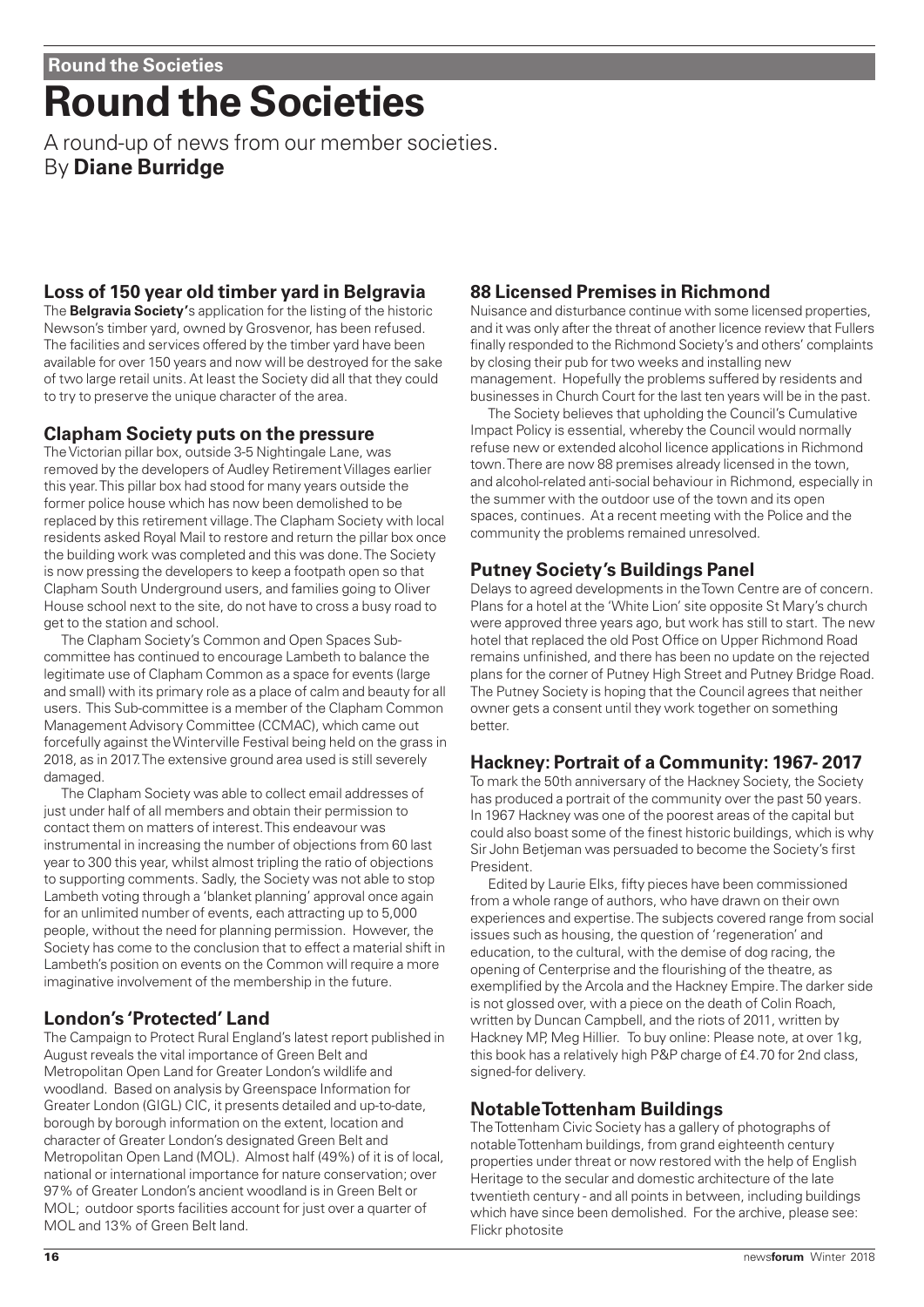### **Barnet Residents' Association- constant vigilance of planning compliance**

Protecting and indeed improving the appearance of conservation areas is a constant battle. For example, the 189-191 High Street's replacement frontage and windows (all modern and plastic) were installed without planning consent. After the Association complained the owners submitted a planning application for a new ground floor frontage and to re-install the wooden windows above. The new frontage duly appeared but not the windows. So the Association complained again. This resulted in another planning application, this time to retain the PVC windows. This application has been rejected, and so the original commitment to re-install wooden windows should now be honoured.

Meanwhile at 230 High Street a modern shop frontage was installed, again without planning permission. So yet another complaint from the Association resulted in the Council demanding a retrospective planning application and this too has been refused. And, proposals to demolish a detached house and replace it with seven flats, included introducing a modern property in an area characterised by Victorian family homes, with the garden being built over. Once developers gain a foothold with such a development it may be used as a precedent to justify similar schemes. The Association are pleased that the planners rejected this development also.

### **Making Enfield Beautiful**

As part of the Enfield in Bloom scheme, the Enfield Society sponsored the planting of a rose bed and the cost of hanging baskets in the town centre working with members of the Enfield Town Business Association. The Society is helping to attract volunteer gardeners to look after these greening initiatives and planted containers in the Town and at Southbury Station. The Edmonton Heritage Trail was also recently relaunched. The Enfield Society supported this initiative working with the Council and West Anglia Community Rail Partnership.

www.dugdalecentre.co.uk/page/enfield-local-history-**w**factsheets

### **Major events in Finsbury Park- residents' response**

Haringey Council agreed in late October that large scale music events could continue to be staged in Finsbury Park, but with new conditions. This park is bordered by Islington, Hackney and Haringey, with Haringey owning the Park and the events conveniently being held in an area facing Hackney and Islington.

The Highbury Community Association submitted a detailed document to Haringey's Licensing Sub-Committee objecting to these major events, which include the Wireless Festival which attracts 45,000 people, noting the major disturbance that these have on the Highbury area from the Park to Arsenal Station.

This licence review had been requested by the Friends of Finsbury Park of which the Highbury Community Association is a member. The Friends are now deciding whether to appeal the decision at a Magistrates court and are crowd-funding to support this action.

Of great concern to residents in Highbury West is that, with no warning, Islington Council withdrew their 65 - page submission to Haringey Council on the first day of the two - day Licensing Sub-Committee hearing, 15 October 2018. Islington stated that this was done due to Live Nation (the events organisers) agreeing to all the conditions set out in their submission. The Highbury Community Association feel that many of these conditions are inadequate and are now responding to this effect. Councillors advised the Association that 'Islington Council was never seeking total revocation of the licence but was asking for critical improvements and changes to be made to address residents' concerns', and that, 'the Council is committed to working with local residents, the operators, as well as Haringey and Hackney Councils, to closely monitor the full implementation of these measures for future festivals and events in the park.'

Islington's reaction is in stark contrast to the response by Hackney Councillors representing the area adjacent to Finsbury Park. They demanded at the Licensing Review meeting that the licence for Wireless be revoked.

Of the 18 pages of conditions that Live Nation have to abide by, many are revamped existing ones and others will have minimal impact. Conditions include: the festival closing at 10pm instead of 10.30pm on Sunday; reasonably requesting that performers do not sing or play vulgar, obscene and banned songs (as these can be heard clearly throughout the area including play areas); having one additional noise-monitoring location; consideration of the use of private security dogs at the entrances; and encouraging patrons not to congregate outside the premises after events have finished. What has dismayed the Highbury Community Association is that there are no expressions of concern in the conditions set by Islington Council about the importance of Finsbury Park as a park to Islington residents (which is the most densely populated borough in the country with the second least amount of open space).

There is no acknowledgement of the sheer number of major events now being held in Finsbury Park: no matter how many controls there are, these large events have a major impact on the area. The noise can be heard everywhere and throughout the Park, and the trucks driving through and around the Park during the setting up and dismantling of events' paraphernalia pollute the air and make a very unpleasant atmosphere.

Overall Haringey and Islington Councils do not seem to be concerned enough about the needs of local children (and others) to have some peace away from noise and pollution – in their homes and when in the park, nor the needs of local students and people working shifts etc.

The Park is an income-generating venue for Haringey Council, earning £1.3m gross this year. The Highbury Community Association will continue to support the Friends of Finsbury Park in their stalwart endeavours to save the Park as a park in this crowded inner-city area. Despite the Friends losing a recent legal challenge, they continue to take on financial burdens to fight for a park. They should be heralded for persistency and tenacity. One day, hopefully, they will succeed, and Councils will be ashamed of the way they treated our precious, green, open spaces.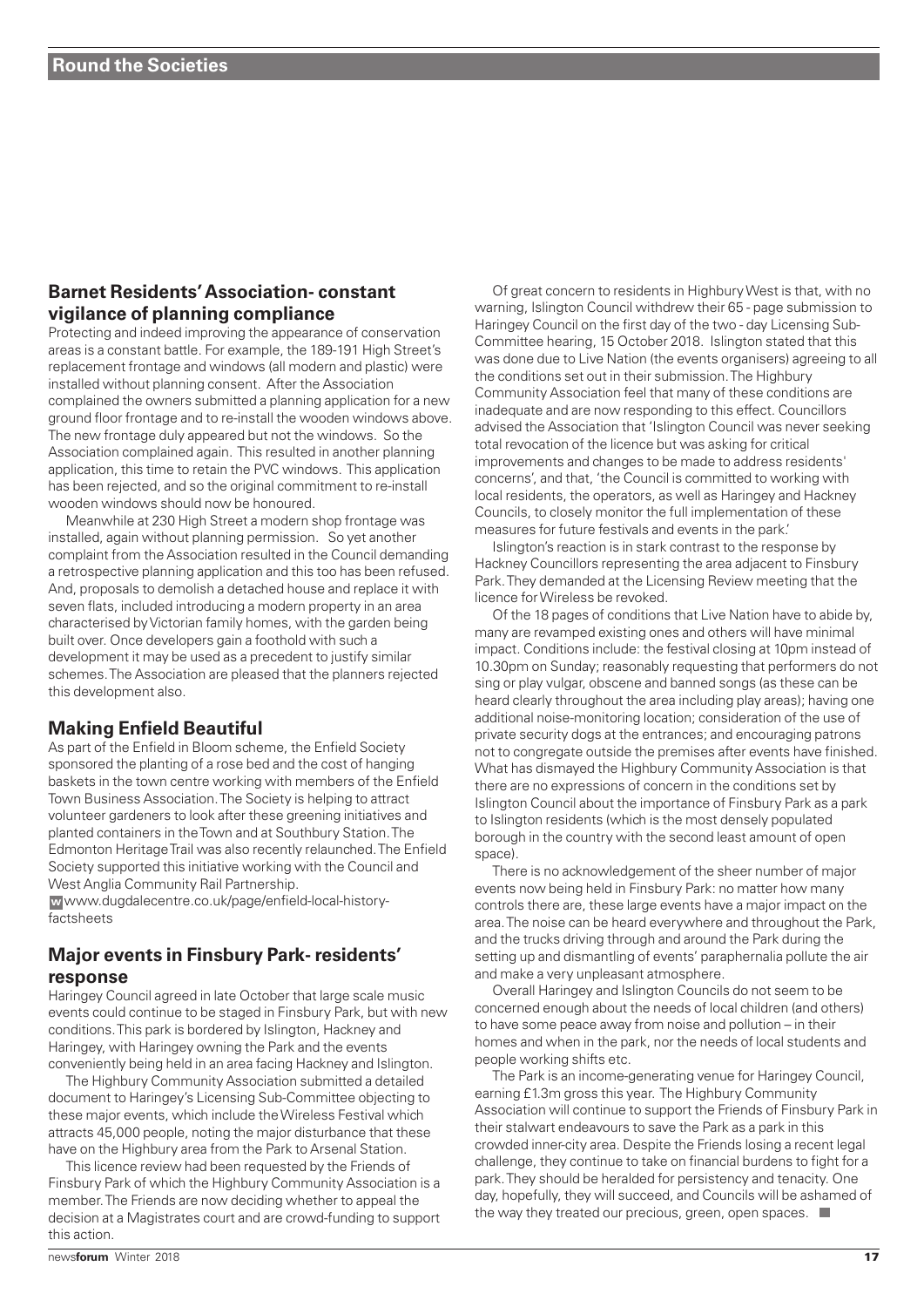#### **News briefs**

# **Westminster City Council Planning Review**

**Westminster City Council's Planning Review and the future of Oxford Street.** Issued on 18 October 2018, Westminster Council's Planning Review is of importance to all Londoners. It appears to signal a shift of attitude towards the role of local communities in the planning system

In the wake of the departure of the former chair of Westminter<br>Council's Planning Committee, this review makes a long overdue<br>commitment to "place residents at the heart of the planning<br>process" and that the "changes propo n the wake of the departure of the former chair of Westminter Council's Planning Committee, this review makes a long overdue commitment to "place residents at the heart of the planning a significant culture change for staff and those externally who use the planning system". "Residents and others will have the ability to take a clearer and more proactive role in the planning and decision making process related to development in their area. This includes Neighbourhood Forums, Amenity Societies and the general public."

Unfortunately there is little in the report to indicate how this will be achieved other than the following astonishing paragraph: "Due to the layout and arrangement of the current committee room, the attendees and general public at committee felt isolated from the committee members. Large individual screens blocked the ability to see the committee members and there is a lack of basic guidance and information which makes the committee process difficult to understand as an attendee."

#### **Gifts and Hospitality**

Three paragraphs on Gifts and Hospitality, clearly an attempt to rectify what had been going on, also give rise for huge concern simply by the fact that the Council felt the need to write them!

"The review recommends that Councillors and officers only attend formally arranged visits and recorded meetings linked directly and specifically to the consideration of planning applications, pre applications or the development of policy. Attendance at hospitality events is not required to deliver a good and professional service".

"The review found no impropriety or failure to follow guidelines and protocols regarding hospitality. However, the practice of accepting hospitality from planning applicants was found to be excessive and unnecessary. It has become 'normalised' in contrast to the practice of most planning services across the country".

"Good practice would be for staff and Councillors to retain a distance from land owners, applicants, agents and community stakeholders other than through formally arranged visits and recorded meetings linked directly and specifically to the consideration of planning applications, pre-applications or the development of the local plan. This provides independence and serves to maintain trust in what is a public and regulatory service". A shocking report in Private Eye No. 1481, Oct-Nov 2018, makes all too clear what all this refers to.

#### **The report makes seven key recommendations:**

- 1) Improve the openness and transparency of the planning system: - We will record Planning Sub-Committee meetings and make coverage available post-meeting;
- We will live stream Planning Sub-Committee meetings once an appropriate technological solution has been identified and sourced;
- 2) Make it easier for residents to engage with the planning system: - We will introduce "public speaking rights" at Planning Sub-Committee meetings;

- We will review all our digital content on the planning process and planning decisions, particularly that included on the council's website to improve accessibility for the general public; - We will improve the way we explain planning policies and decisions to make them easier to understand.

3) To support resident and ward Councillor participation at an earlier stage of the process, for example in the pre-application stage of major applications, we will adopt a new approach for communicating and engaging their views in proposals.

#### **Increased delegation**

That is all very fine but will the next recommendation cancel out any improvements?

- 4) to recommend to the Planning and City Development Committee to increase delegation and review the call-in procedures, empowering officers to take more delegated decisions, in consultation with ward Members as appropriate without the need for escalation to Sub-Committee, thereby speeding up the process. The details of the revised delegation and call in procedures be reviewed and recommended for decision at the next Planning and City Development Committee
- 5) To submit a report to the next Planning and City Development Committee setting out the detailed proposals for the introduction of public speaking rights. A target date for the introduction of public speaking rights is set for 1 December 2018.
- 6) To direct the Chief Executive to restate to both officers and members their responsibilities in terms of the Council's gifts and hospitality policies. This will include emphasising the importance of exercising sound judgement in dealing with all offers of gifts and hospitality. To note that in terms of the planning service, this will build on the guidance issued in February 2017 regarding Councillor meetings with developers on particular schemes. Council officers and elected members involved in the planning process must retain a distance from land owners, applicants, agents and community stakeholders, other than at formally arranged visits and recorded meetings linked directly and specifically to the consideration of planning applications, preapplications, or the development of the local plan.
- 7) To create a new Place-Shaping and Planning directorate which reflects the ambitious agenda set by the Leader and Cabinet to deliver a City for All, and for the new service to deliver the direction of travel which will be set out in the emerging City Plan.

#### **The Future of Oxford Street**

Westminster City Council is to develop fresh plans for Oxford Street. It has confirmed that the council does not support the full scale pedestrianisation of Oxford Street and believes a rethink of the whole strategy is now required.

"It was clear through two public consultations and recent council elections that local people do not support the pedestrianisation proposals. But doing nothing to improve the area is not an option either"

"We are now working on our own proposals to improve the Oxford Street district and will share them with residents, business and visitors for discussion in the early Autumn."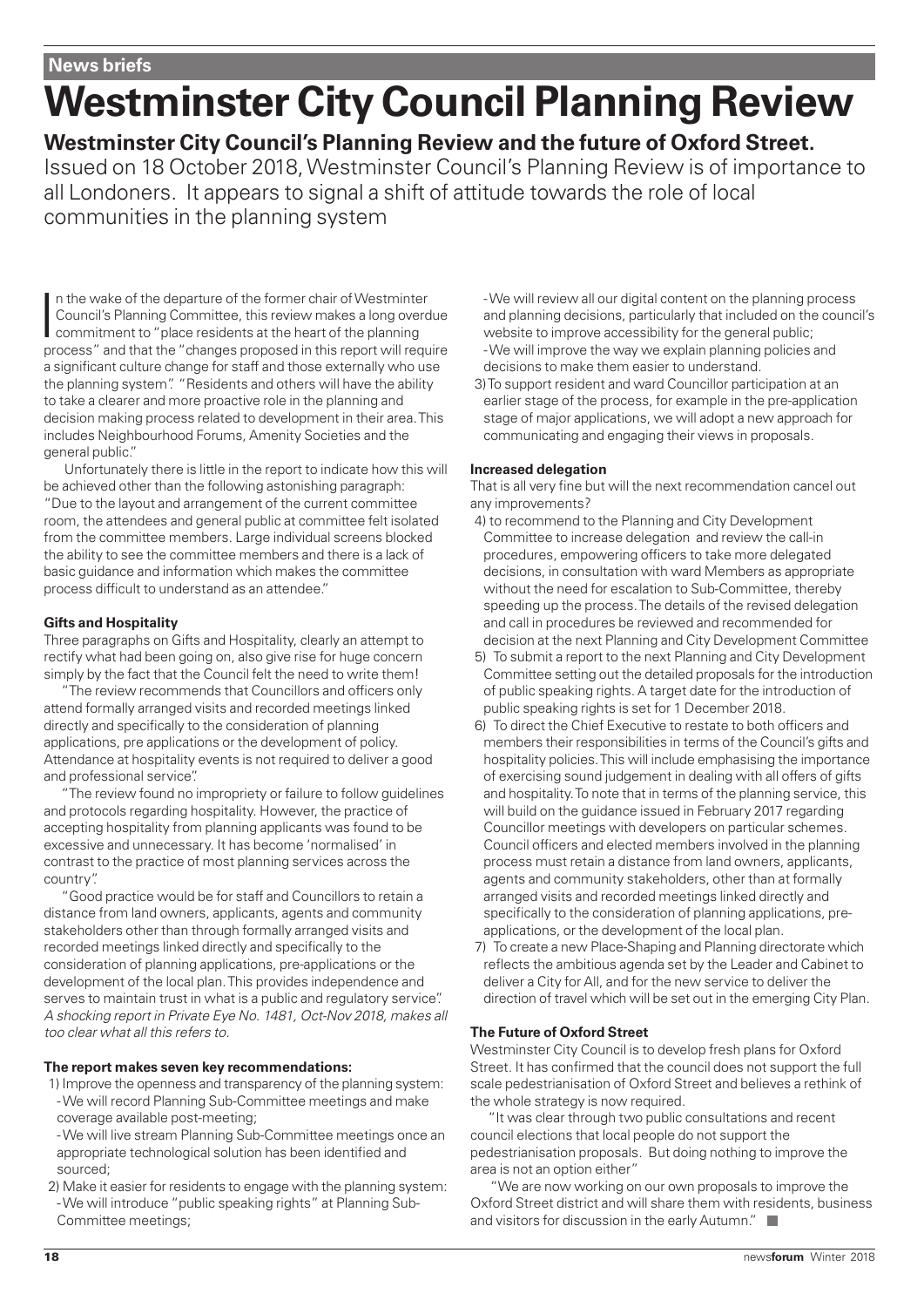# news**briefs**

News and issues of interest and concern to note.

### **Water: borrowing at customers' expense**

Analysis published by Greenwich University's Public Services International Research Unit, of the 28 years as privatised companies, suggests that much of the borrowing by water companies including Thames Water, served only to pay financial returns to investors. They claim that the largest water companies could have funded all of their capital expenditure since privatisation without taking on any debt. Their policy of borrowing to pay returns placed an extra burden on customers. A postgraduate thesis by Karol Yearwood for the London School of Economics found that customers are paying about £53 a year per household to service the debt, and shows that the companies could have funded all of their operations and investments from customer bills, without taking on any borrowing.

### **Thames Water 5-year business Plan submitted**

Thames Water submitted a five-year business plan to Ofwat in September promising record levels of investment on infrastructure, and reduced leakage. It will cap payouts to investors to "around £20m as we prioritise investment on significantly improving service". This includes building a new reservoir near Abingdon in Oxfordshire which would cost over £2 billion and take 15 years to complete. The Financial Times described the plan as a bid to repair its reputation.

# **Grosvenor Group widens its portfolio**

The Duke of Westminster's property group, the Grosvenor Group, has plans to increase its residential development outside central London aiming to create a portfolio of 30,000 homes over the next five years, more than three times its current residential pipeline. Alex Robinson, director of development at Grosvenor's strategic land business said: "We can deliver schools, public spaces and amenities to create places you would want to go and live in."

Under its new plans, Grosvenor would work as "master developer", identifying the development sites on greenfield or brownfield land, orchestrating the design, planning process and build of housing schemes, typically of between 2,000 and 5,000 homes, along with their infrastructure. It would then pass individual parts of them on to housebuilders. It is planning to invest £500m in a "build-to-rent" scheme in Bermondsey, and has another two schemes under way in Cambridgeshire, in partnership with Barratt and Oxfordshire in partnership with Oxford City Council and housebuilders Hill and Redrow.

# **20 new drinking fountains for London**

At least 20 new water fountains are to be set up in London as part of a plan by the Mayor Sadiq Khan and partners, the #OneLess campaign, to tackle the issue of single-use plastic. The first four were installed in the capital earlier this year, two at Liverpool Street Station and another near Carnaby Street. London's Borough Market installed its own drinking fountains in 2017. The 20 locations were chosen from a large number of applicants, with £85,000 available to help fund installation – £50,000 of which came from the Mayor and £35,000 from MIW Water Cooler Experts, who also provided the fountains.

### **The Lamppost vending machines**

Victorian gas Lampposts that sold cups-of-hot-coffee? You couldn't make it up!

Correspondence in The Times recently suggesting that lampposts might also function as chargers for electric cars elicited the most wonderful piece of arcane information: gas lampposts erected in Queen's Buildings, Southwark, a century ago, produced a gallon of boiled water for a halfpenny, and for another penny supplied a slab of compressed cocoa or tea with condensed milk and sugar.

Googling this information found that lo and behold it was true! "Pluto Lamps" were early vending machines built into the bases of gas lamps developed by a company founded in 1896 by H. M. Robinson. They were also known as the "Hot Water Supply Syndicate" or the "Refreshment Lamp Syndicate" evidently combining the convenience of a supply of hot drinks with the municipal task of providing lighting. The first one was installed in Leicester Square and there were a number of others around the city.

It was demonstrated at the Great Exhibition of 1897 as a gas lamp that also included an automatic machine which could dispense quarts of hot water in quick succession, or a halfpenny's worth of Beef tea essence, Cocoa, Milk, Sugar, Tea or Coffee, all via enamel vessels secured to the gas lamp by a chain. Cigarettes at four to the penny and even postcards were offered from other slots.

A few newspaper records of it exist, with the picture, below, such as a report in the Pall Mall Gazette of the 8th July 1898, the Sunlight Year Book 1899, and there was a Journal of Gas Lighting, Water Supply & Sanitary Improvement in 1913.

However, it was apparently not a success possibly because the locals found they could replace half-penny coins with small round

pieces of tin. Over 1,000 pieces of tin were found inside the vending machine, according a report into the arrest of one such thief in the Daily Mail of April 6th 1899.

There are 1,500 gas lamps left in London and just five British-Gas engineer lamplighters left to light them, of the hundreds who once paced the city at dusk with long, lighted poles to spark the gas running up the iron posts. That these gas lamps have survived is partly a tribute to English Heritage, which has protected and restored them.  $\blacksquare$ For more information :



www.ianvisits.co.uk/blog/2012/10/01/the-victorian-gas-lamps **w** -that-sold-cups-of-hot-coffee/